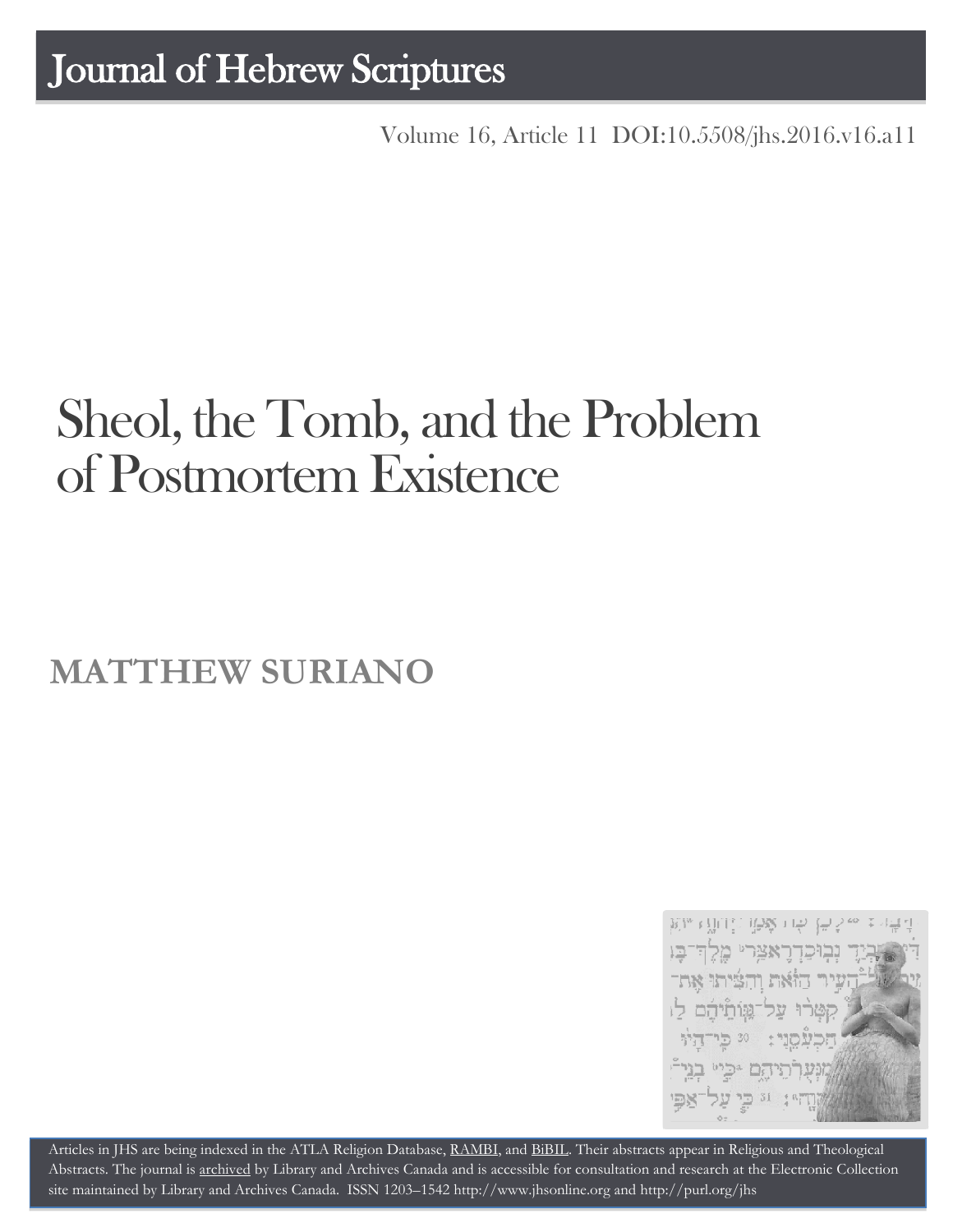## **SHEOL, THE TOMB, AND THE PROBLEM OF POSTMORTEM EXISTENCE\***

### MATTHEW SURIANO UNIVERSITY OF MARYLAND, COLLEGE PARK

It is well recognized that the modern concept of immortality is generally incompatible with ancient concepts of death, dying, and the dead. Yet, given this incompatibility, can one speak of "life after death" in the Hebrew Bible? Regarding this point the New Testament scholar Oscar Cullmann once asserted,[1](#page-1-0) "it can, to be sure, somehow lead a shady existence without the body, like the dead in Sheol according to the Old Testament, but that is not a *genuine life*." Cullmann was not specifically concerned with Sheol, but rather the problem of embodiment and death, which is evident in the title of his Harvard University Ingersoll Lecture on Human Immortality in 1955: "Immortality of the Soul or Resurrection of the Dead? The Witness of the New Testament."[2](#page-1-1) Years later, the Hebraist and biblical scholar James Barr would respond at length to several of Cullmann's problematic assertions in his own lecture on immortality, the 1990 Read-Tuckwell Lectureship at the University of Bristol.[3](#page-1-2) Among other ideas found in Cullmann's work, Barr

<span id="page-1-0"></span><sup>\*</sup> The article represents the culmination of a series of talks and papers I have given over the past few years. During this time, I benefited greatly from comments and constructive critique offered by several people. I would like to particularly thank Jeremy Smoak, Jacqueline Vayntrub, Christopher Hays, Seth Sanders, Sarah Imhoff, and Simeon Chavel. Any faults contained within this paper, however, are my responsibility alone.

<sup>1</sup> O. Cullmann, *Immortality of the Soul or Resurrection of the Dead? The Witness of the New Testament* (London: Epworth, 1958), 33, emphasis in the original. The "it" in Cullmann's quote refers to his concept of the "inner man" in New Testament thought, and the problem of its disembodiment from the "outer man" in death.<br><sup>2</sup> The title itself states Cullmann's thesis, which was first published in

<span id="page-1-1"></span>English in the *Harvard Divinity School Bulletin* (1955–56), and in German in *Theologische Zeitschrift* (1956).

<span id="page-1-2"></span><sup>3</sup> J. Barr, *The Garden of Eden and the Hope of Immortality* (Minneapolis: Fortress, 1993). The Cullmann quote is found on p. 29 of Barr's monograph. In a similar way to the present article, R. A. Di Vito ("Old Testament Anthropology and the Construction of Personal Identity," *CBQ* 61 [1999], 217–37) also used Cullman and Barr as prompts for his study of the self. Di Vito's focus was not on death and the body (which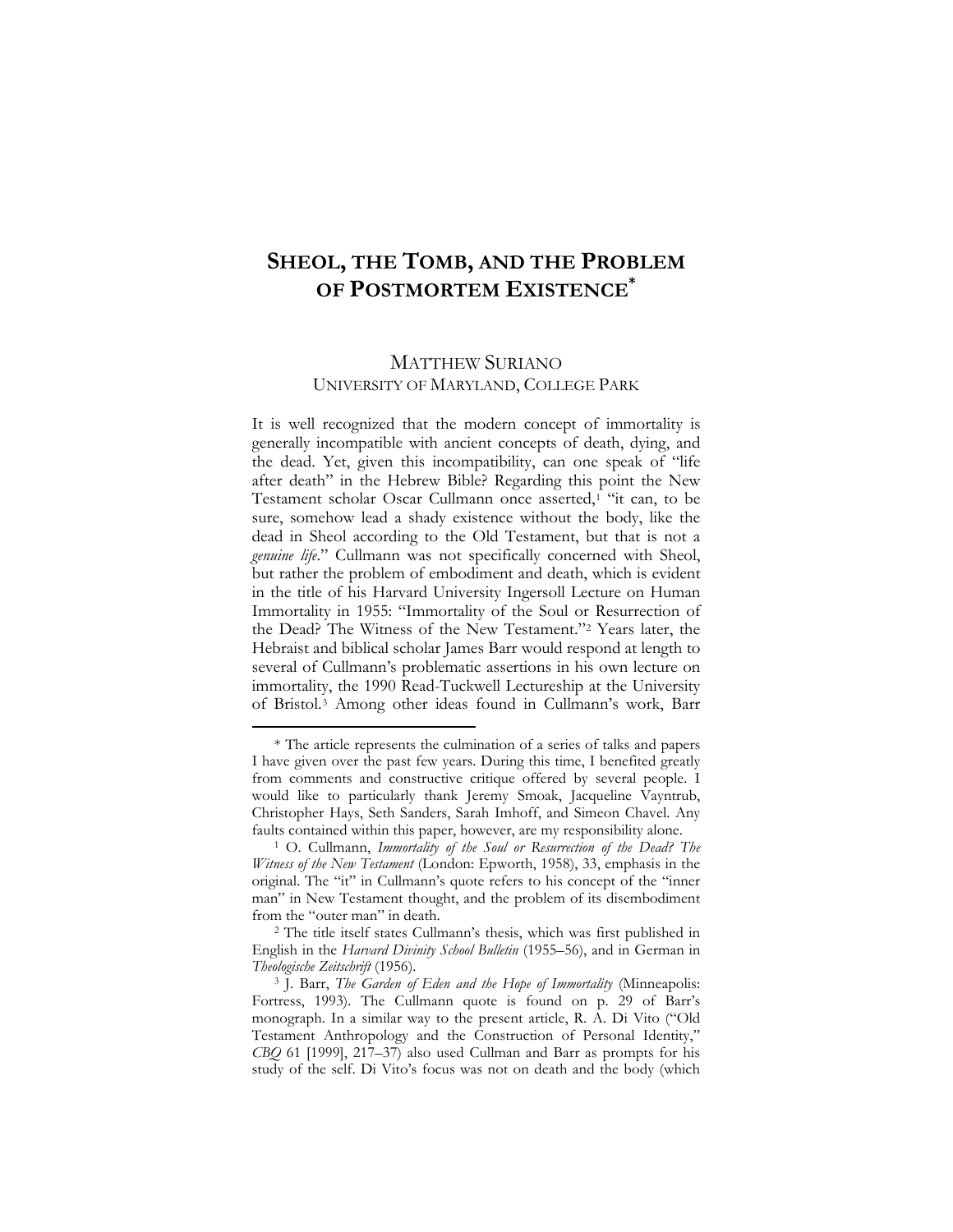dismissed the assumption that death was considered unnatural in the literature of the Hebrew Bible.[4](#page-2-0) Barr's critique, rather acutely, challenged cultural assumptions about death and its definition. Yet regarding Sheol he could only suggest that it "was not 'life after death' but was part of the reality of death itself."[5](#page-2-1) The nature of Sheol is directly related to the embodiment of the dead (a point that Cullmann's quote raises), which is undeniably tied to distinct cultural attitudes towards death (a point taken up in Barr's critique). Yet neither Cullmann nor Barr were able to offer any specific insight into the cultural practices that informed the depiction of death in the Hebrew Bible. On the other hand, archaeological research from the past-half century has provided much insight regarding the treatment of the dead in ancient Israel/Judah. The archaeology of the Judahite bench tomb, interpreted as ritual space, offers important insight into the cultural definition of death in the Hebrew Bible. This insight, by extension, can be used to explicate the meaning of postmortem existence in problematic texts such as Ps 88 that depict suffering in a tomb-like setting called Sheol.

#### **1. SHEOL AND THE MEANING OF DEATH**

Understood to be the biblical place of the dead, Sheol is described in various ways in biblical literature. For example, it can be a watery abode, a subterranean realm, or an area of abandonment.[6](#page-2-2) Yet among the different images the most prevailing is that of the tomb.[7](#page-2-3) Despite this, the nature of Sheol remains ambiguous even

<span id="page-2-0"></span><sup>4</sup> Barr (*Garden of Eden and the Hope of Immortality*, 23–24) showed that Cullmann's interpretation of death in the Hebrew Bible was dependent upon the New Testament writings of Paul (specifically, the Christian notion of the Fall). Furthermore, resurrection in the Hebrew Bible and early Judaism was often collective (e.g., Ezek 37:1–14), although Cullmann treats it as an individual ideal.

<sup>5</sup> Barr, *Garden of Eden and the Hope of Immortality*, 30.

<span id="page-2-2"></span><span id="page-2-1"></span><sup>6</sup> See, e.g., Job 7:9; the sense of abandonment is most stark in Jonah's prayer in the belly of the great fish (Jonah 2:6). The combined idea of subterranean abandonment appears in several Psalms; see Ps 6:6 as well as Ps 88. For a survey of the biblical terminology for the realm of the dead, including Sheol along with other terms found in Ps 88 (אֲבָדוֹן and אֲבָדוֹן), see C. Hays, *A Covenant with Death: Death in the Iron Age II and its Rhetorical Uses in Proto-Isaiah* (Grand Rapids: Eerdmans, 2015), 176–79.

<span id="page-2-3"></span><sup>7</sup> See the extensive discussion in L. Wächter, "אוֹל ְשׁ ;*šĕ'ôl*," in *TDOT*  14:239–48. For example, the parallel of Sheol with words for pit (e.g., שחת in Ps 16:10 and בור in Ps 30:4) reflects the reality of the grave, Wächter, "אוֹל ְשׁ ;*šĕ'ôl*," 243. The notion of descent into Sheol is sometimes conveyed through the root √ירד") to go down") and other verbs of motion that reference lowering or descending, Wächter, "אוֹל ְשׁ ;*šĕ'ôl*," 242–43. See the assessment of T. J. Lewis ("Dead, Abode of the," *ABD*  1:103) reviewing the various views of Sheol as a grave. For an earlier

are the interests of this article), but for him Cullmann's work exemplified the problems associated with selfhood in the Hebrew Bible, and the tension of dualism with monism (which Cullmann had sought to resolve).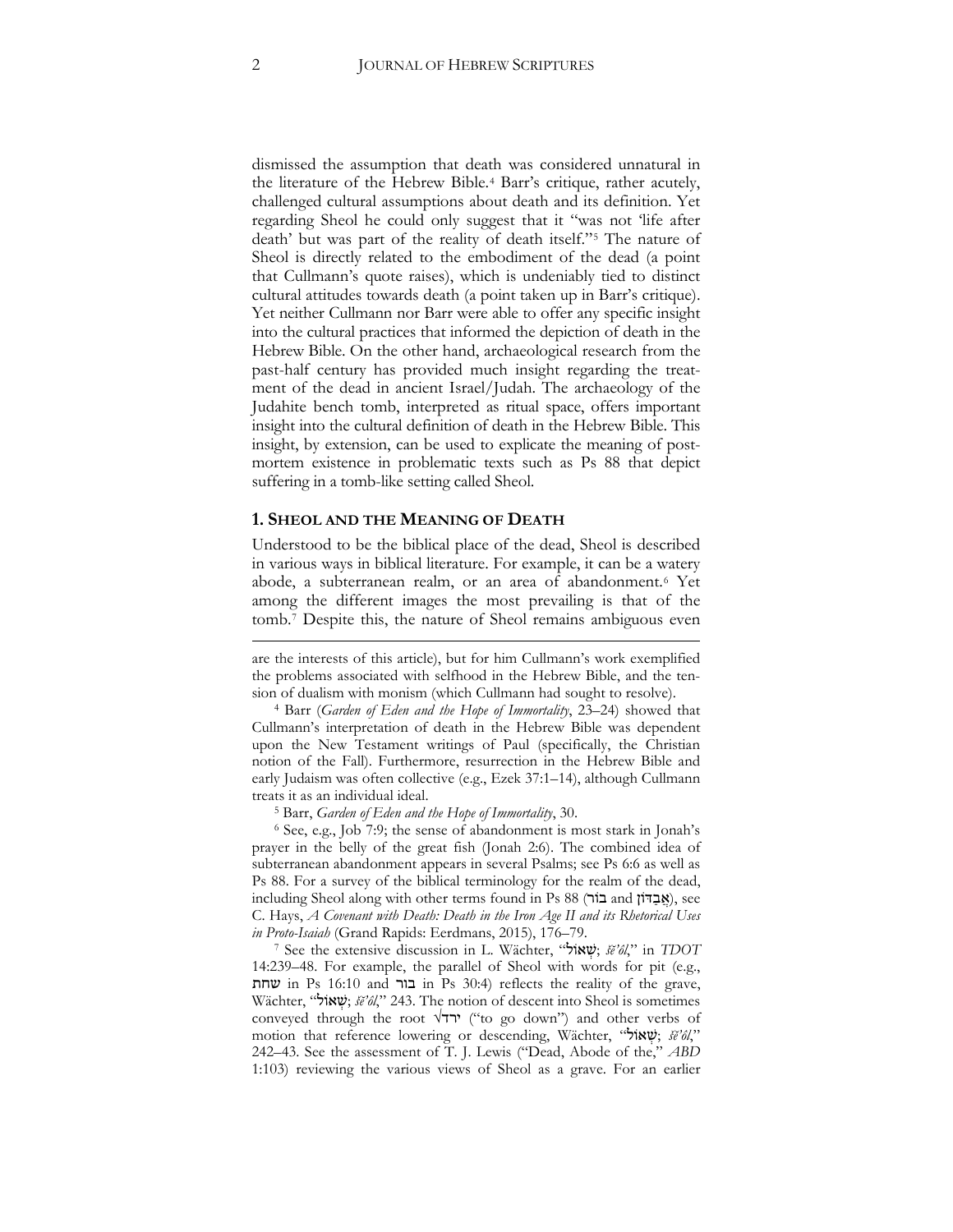though the biblical images of death clearly reflect the empirical realities of the entombment. The perceived paradox of Sheol is due to its depiction as a dreary and dismal place for all humanity,<sup>[8](#page-3-0)</sup> which (seemingly) contrasts with the idea of a peaceful reunion with dead kin inside the tomb.[9](#page-3-1) In lieu of a solution, an earlier generation of scholars such as Johannes Pedersen concluded that the ancient Israelites lacked any positive notion of postmortem existence.[10](#page-3-2) In some ways, this conclusion is not dissimilar to Cullmann's negative assessment. Nevertheless, Pedersen does find limited support in the ancient Near Eastern concept of the netherworld (widespread in the Levant and Mesopotamia), where the dead shared a common existence. Furthermore, the suggestion by the noted Danish biblical scholar offers a constructive basis for studying Sheol. Pedersen explained death and Sheol as an "Ur" grave; that is to say, it stood for the great collectivity of the dead.[11](#page-3-3)

survey, see A. Heidel, *The Gilgamesh Epic and Old Testament Parallels* (Chicago: University of Chicago, 1946), 170–91. Sheol can also be personified in the Hebrew Bible, usually in wisdom texts, though this does not necessarily imply that the term is a reflex of some earlier type of chthonic deity (such as the Ugaritic god Mot); B. Becking, "Sheol," *DDD*, 768–70.

<span id="page-3-0"></span><sup>8</sup> Qoh 9:10; cf. the words of Jacob in Gen 37:25, and Samuel's return as a revenant in 1 Sam 28:13, 19.

<span id="page-3-1"></span><sup>&</sup>lt;sup>9</sup> The apparent contradiction was often discussed in older treatments of death in biblical literature, see H. Ringgren, *Israelite Religion*, trans. D. Green (Philadelphia: Fortress, 1966), 243; and R. H. Pfeiffer, *Religion in the Old Testament: The History of a Spiritual Triumph* (New York: Harper, 1961), 104.

<span id="page-3-2"></span><sup>10</sup> J. Pedersen, *Israel, Its Life and Culture*, vols. I–II (London: Oxford University, 1959), 460–70. See the discussion in J. W. Cooper, *Body, Soul, and Life Everlasting: Biblical Anthropology and the Monism-Dualism Debate* (Grand Rapids, MI: Eerdmans, 2000), 52–55. Note also the brief remarks by J. Gray (*I & II Kings: Commentary* [London: SCM, 1970], 102), and the response by J. Levenson (*Resurrection and the Restoration of Israel* [New Haven: Yale University Press, 2006], 35–36). Pfeiffer's views prove exceptional because he rejected the equation of Sheol and the tomb (see Pfeiffer, *Religion in the Old Testament*, 18). In his book, Pfeiffer wrote (ibid., 104): "All the dead, without discrimination of race, nationality, religion, social position, and moral character, go to a dark, gloomy, underground enormous cave, called . . . the house of *Hades* ('invisible') by the Greeks, and *Sheol* in the Old Testament." Yet, because he rejected the equation of Sheol and the tomb, he seemed forced to postulate a separate and earlier belief in reunion with dead kin inside the family tomb. This earlier concept of postmortem existence was a "rather dismal idea . . . [that] survived in the following expressions: 'he was gathered to his people' (Gen 25:8); 'bury me with my fathers' (Gen 49:29); and the like" (ibid., 104). This, of course, is a minority opinion (and quite outdated), yet it serves as a cogent example of the complicated and problematic nature of the Hebrew Bible's description of death and the afterlife. 11 Pedersen, *Israel, Its Life and Culture*, 462.

<span id="page-3-3"></span>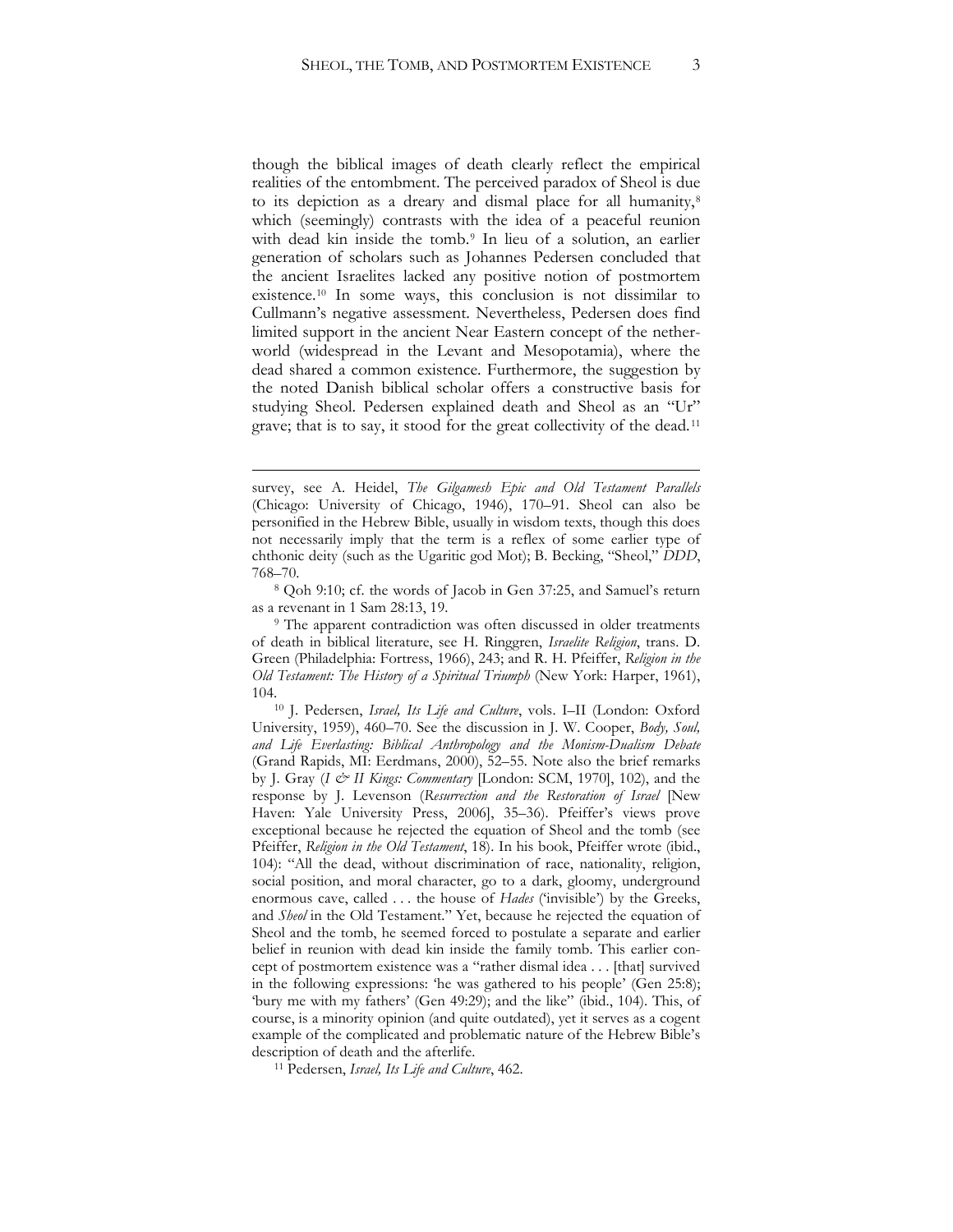To quote Pedersen,<sup>[12](#page-4-0)</sup> "The grave is both good and bad. In it dwell the fathers, and the family keeps its graves close by it; nevertheless, it is the home of death and in so far the enemy of life." This comment anticipated in some ways the discovery of Judahite burial practices, which involved the mass interment of multiple generations within a single setting. Archaeologists have associated such practices, communal burial, with the images of the collective dead that are found throughout the Hebrew Bible. Thus, it would seem that the best approach to the problem of the tomb as "both good and bad" is to look at the complex set of rituals that occurred inside the family tomb.

The problem with our understanding of Sheol comes from three issues that are often left unquestioned. These issues begin with the embodied perception of the dead; specifically, how this perception is reflected in attitudes towards the corpse. This issue directly relates to the manner by which funerary rituals (re-) construct identity, which in turn leads to the wider problem of how death is to be defined. In short, Sheol reflects the existential problem of death and identity. Archaeologists have related communal burial practices with a concept of identity that is embedded within biblical idioms for death: "gathered to his peoples" and "lay down with his fathers."[13](#page-4-1) To be sure, the connection here between literary idiom and cultural practice is conceptual; that is, they both reflect a common ideal in death based upon collective representation.[14](#page-4-2) Yet

<sup>12</sup> Ibid.

<span id="page-4-1"></span><span id="page-4-0"></span><sup>13</sup> G. Barkay, "Burial Caves and Burial Practices in Judah in the Iron Age," in I. Singer (ed.), *Graves and Burial Practices in Israel in the Ancient Period* (Jerusalem: Yad Yitzak Ben-Zvi: Israel Exploration Society, 1994), 106–15 [Hebrew]. See also E. M. Meyers, "Secondary Burials in Palestine," *Biblical Archaeologist* 33 (1970), 15–17. See further, M. J. Suriano, *The Politics of Dead Kings: Dynastic Ancestors in the Book of Kings and Ancient Israel* (Tübingen: Mohr Siebeck, 2010), 32–49. The thesis here may seem to contrast with the statement by Levenson (*Resurrection and the Restoration of Israel*, 73–74): "the expression itself gives no grounds whatsoever for assuming that one who 'slept/lay with his fathers' did so in Sheol, which is . . . almost always the destination of those who die violently, unjustly, in punishment, or with a broken heart." In fact, the point of this essay is to clarify the nature of Sheol in relation to the ancestors.

<span id="page-4-2"></span><sup>14</sup> For this reason, Jacob can be "gathered to his peoples" in Egypt before he is buried in Canaan (Gen 49:29–33; and 50:13). The specific reference to burial in the family tomb confirms the ideal at work in the expression. Although some biblical scholars continue to dismiss any cultural connection between burial practices and the formulaic idioms for death ("gathered to his people" and "lay with his fathers"), it should be noted that this point is rather confused. Earlier scholars such as B. Alfrink, G. Heidel, and G. R. Driver clearly saw that these expressions originated in burial customs, even if they did speculate that the phrases developed a separate literary meaning. Yet this is the point, for the common culture shared by text and artifact is ideological, not practical. That is, the expression "lay with his fathers" is not meant to be a literal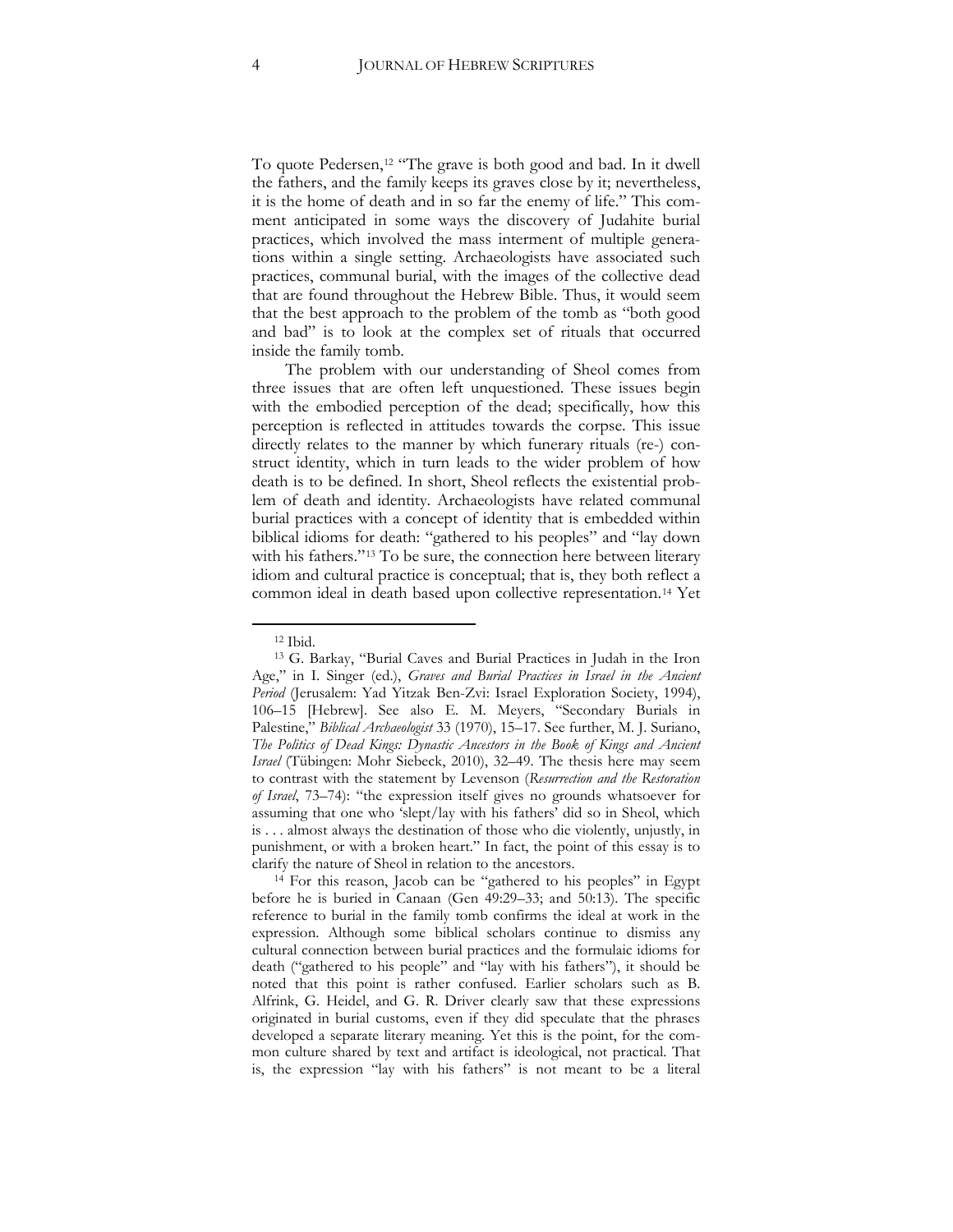individual expressions of death and dying also play an important role in biblical literature,[15](#page-5-0) seen notably in poetic passages such as Ps 88 where the psalmist cries out to the deity from Sheol. The interchange here, between representations of death that are both individual and collective, reflects the complex ways in which identity is negotiated.

The portrayal of the netherworld in Near Eastern and Classical sources, which Barr saw as the background for biblical Sheol, [16](#page-5-1) reveals the intricate means by which past cultures viewed identity and the dead. Although the dead dwell together, they were not equal in the netherworld.[17](#page-5-2) This is made clear in the well-known depiction of the dead found in Tablet XII of the Standard Epic of Gilgamesh[.18](#page-5-3) Enkidu's description of the realm of the dead reveals that existence here was dependent upon proper post-mortem treatment and, importantly, progeny. The variable nature of the afterlife (the netherworld) reflects the differing circumstances of ones' fate, and this dialectic calls into question the nature of death itself in ancient Near Eastern thought.

Given the Near Eastern background of the Hebrew Bible, what does "death" mean in biblical literature? Barr reviewed the poetic descriptions of death and questioned the nuance of the word in biblical literature, coming to the tentative conclusion that the term was inconsistent with the modern biological definition of death.<sup>[19](#page-5-4)</sup> Influenced by the important work of Christoph Barth,<sup>[20](#page-5-5)</sup> Barr stated,<sup>[21](#page-5-6)</sup> "the conceptual boundaries of 'death' are serious but

 $\overline{a}$ 

<span id="page-5-0"></span><sup>15</sup> A. C. Cottrill, *Language, Power, and Identity in the Lament Psalms of the Individual* (New York: T&T Clark, 2008).

<span id="page-5-1"></span><sup>16</sup> Barr (*Garden of Eden and the Hope of Immortality*, 30) saw Sheol as a vestige of an earlier belief that predated Yahwistic religion.

<span id="page-5-2"></span><sup>17</sup> S. M. Olyan, "Some Neglected Aspects of Israelite Interment Ideology," *JBL* 124 (2005), 608–9 nn. 23–24.

<span id="page-5-3"></span><sup>18</sup> For the text and translation of both the Akkadian and earlier Sumerian versions (Bilgamesh, Enkidu, and the Netherworld), see A. R. George, *The Babylonian Gilgamesh Epic: Introduction, Critical Edition, and Cuneiform Texts*, 2 vols. (Oxford: Oxford University Press, 2003).

<span id="page-5-4"></span><sup>19</sup> Barr, *Garden of Eden and the Hope of Immortality*, 21–56; see specifically, 32–34.

<span id="page-5-5"></span><sup>20</sup> C. Barth, *Die Errettung vom Tode in den Individuellen Klage- und Dankliedern des Alten Testamentes* (Zollikon: Evangelischer Verlag, 1947).

<span id="page-5-6"></span><sup>21</sup> Barr, *Garden of Eden and the Hope of Immortality*, 34. F. Crüsemann ("Rhetorische Fragen!? Eine Aufkundigung des Konsenses über Psalm 88:11–13 ünd seine Bedeutung für das alttestamentliche Reden von Gott und Tod," *BibInt* 11 [2003], 353), in his discussion of Barth's work, also

description of interment practices. Rather, it is reflective of the ideology generated by communal burial customs, where the collective presence of the dead inside the family tomb is consonant with the evocation of collective ancestors. What the idioms represent, through burial imagery, is a sense of completion. See Barr, *Garden of Eden and the Hope of Immortality*, 28; and Suriano, *The Politics of Dead Kings*, 26–50; idem, "Death, Disinheritance, and Job's Kinsman-Redeemer," *JBL* 129 (2010), 56–59.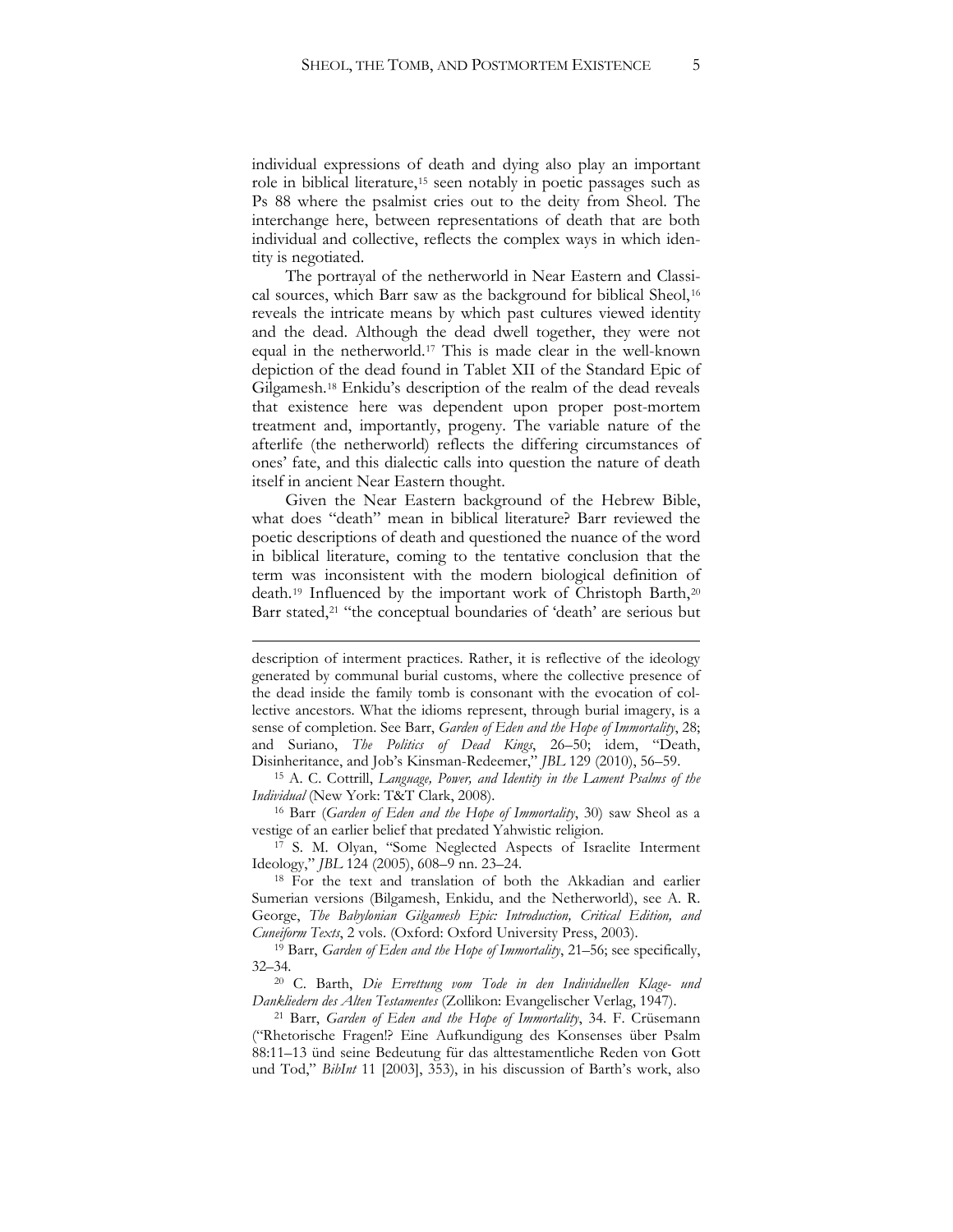differently defined." It is important to note that for both Barth and Barr, the concept here spanned peril (generally speaking) and sickness.[22](#page-6-0) But what were these conceptual boundaries and how were they defined? The application of ritual theory to the Judahite bench tomb will explore ways by which the conceptual boundaries of death were given substance through mortuary practices. The interpretation of the tomb as the locus of ritual activity will reveal distinct cultural attitudes towards dying and the body.

The tomb, as ritual space, represented a controlled environ-ment (to use Jonathan Z. Smith's term),<sup>[23](#page-6-1)</sup> within which the uncontrollable and chaotic aspects of death could be contained.[24](#page-6-2) Similarly, Catherine Bell spoke of "ritualized bodies" and their environment, defining ritual through embodied practice.[25](#page-6-3) For Bell, ritual (or rather, ritualization) could be observed through the movement of the body. This aspect (ritualized bodies) can be combined productively in the study of Judahite mortuary practices with classical transition-ritual theory. As such, it will serve as the explanatory framework for the series of meaningful actions that began with the corpse as a marginalized entity, involved the liminality of the corpse resting on the burial bench, and ended with the aggregate nature of the bone-filled repository. The interpretation of mortuary practices as the ritualization of death inside the bench tomb (and hence, the tomb as ritual space) will suggest new ways of reading ambiguous biblical terminology used for death and dying, most notably Sheol. As a state of limbo, Sheol stood at the margins

<span id="page-6-0"></span>comments on the somewhat fluid boundaries between life and death. 22 Barr states (*Garden of Eden and the Hope of Immortality*, 33): "The realm of death expands and seizes people through the power of sin, through sickness, through hostility and injustice, perhaps through magic and other chaotic forces." See C. Barth, *Introduction to the Psalms* (Oxford: Blackwell, 1966), 51. This basic view is followed also by Levenson, *Resurrection and the Restoration of Israel*, 71–78.

<sup>23</sup> J. Z. Smith, "The Bare Facts of Ritual," *HR* 20 (1980), 124–25.

<span id="page-6-2"></span><span id="page-6-1"></span><sup>24</sup> R. Hendel ("Other Edens," in J. D. Schloen (ed.), *Exploring the Longue Durée: Essays in Honor of Lawrence E. Stager* [Winona Lake, IN: Eisenbrauns, 2009], 188) quotes Smith ("The Bare Facts of Ritual") in his brief discussion of a particular funerary artifact: the Ketef Hinnom silver amulet. For Hendel, the ideal invoked in the amulet's blessing (cf. Num 6:24–26), is the power of Yahweh over death that is articulated in a priestly benediction that draws from the motif of the temple.

<span id="page-6-3"></span><sup>25</sup> C. Bell, *Ritual Theory, Ritual Practice* (New York: Oxford University, 1992), 98–101. This was part of Bell's work in defining ritual through practice, what she called "ritualization," rather than describing it as an objective category. In this sense, "ritual" is understood as the formalization of meaning and action through performance; see N. Laneri, "An Archaeology of Funerary Rituals," in N. Laneri (ed.), *Performing Death: Social Analyses of Funerary Traditions in the Ancient Near East and Mediterranean* (Chicago: University of Chicago, 2007), 2–3; and M. J. Suriano, "Breaking Bread with the Dead: Katumuwa's Stele, Hosea 9:1–6, and the Early History of the Soul," *JAOS* 134 (2014), 388.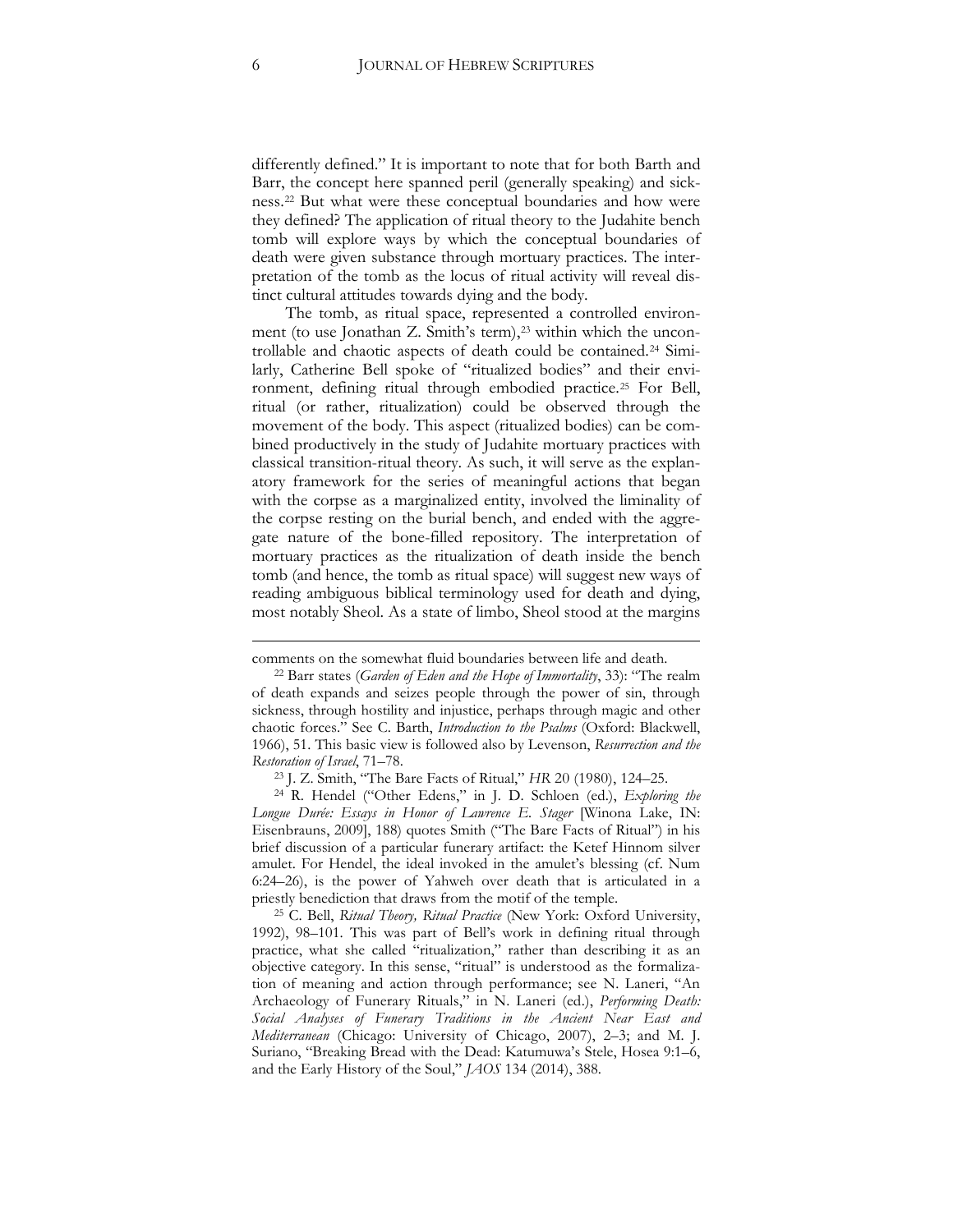of fixed identities that were established by both the living and the dead.[26](#page-7-0) The conceptual link between Sheol and the process of death/dying forefronts multiple aspects that are interrelated:

- 1. A concept of death that is relational, dynamic, and constructive.
- 2. A liminal notion of Sheol that is ritually defined within the context of the tomb.
- 3. Sheol as a process of death that is marginalizing (dying), and hence paradigmatic for experiences of individual suffering and isolation.

The rituals of interment brought organization and clarity to the enigmatic nature of death. By negotiating the margins that separated the living from the dead, these rituals established categories of identity that defined the postmortem ideal: the status of ancestors. The categories of identity here are socially defined in both life and death, and involve the individual and the collective. In ancient Israel/Judah and early Judaism, forms of identification were embedded within tightly constructed filial boundaries, and the conception of death was perceived in such terms.[27](#page-7-1) Accordingly, the ideal of death was collective, rather than individual, and as such it was embodied in the well-known biblical traditions of ancestry. In the social process of dying,[28](#page-7-2) beginning with biological death, the physical changes in the corpse demarcated conceptual boundaries (the living and the dead) and reorganized social contexts (the individual and the collective). The contours of this process can be traced through the application of ritual-theory to the Judahite bench tomb, which in turn can shed further light on the symbolic significance of death and interment in the Hebrew Bible.<sup>[29](#page-7-3)</sup>

<span id="page-7-0"></span><sup>26</sup> Rather than "identity," however, the problem here is really one of "identification" as a cultural process that negotiates both the strong and weak senses of the term; following R. Brubaker and F. Cooper, "Beyond 'Identity'," *Theory and Society* 29 (2000), 1–47.

<span id="page-7-1"></span><sup>27</sup> Levenson, *Resurrection and the Restoration of Israel*, 108–22; see also S. L. Cook, "Funerary Practices and Afterlife Expectations in Ancient Israel," *RC* 1 (2007), 668.

<span id="page-7-2"></span><sup>28</sup> For a description of the social process of dying, see I. Morris, *Death-Ritual and Social Structure in Classical Antiquity* (New York: Cambridge University, 1992), 3–24. Several scholars have noted that the body's physical changes can serve as a component of ritual transformation; see E. R. Leach, *Culture and Communication* (Cambridge: Cambridge University Press, 1976), 39; J. S. La Fontaine, *Initiation* (Manchester: Manchester University Press, 1986), 26; and S. M. Olyan, "What Do Shaving Rites Accomplish and What Do They Signal in Biblical Ritual Contexts?" *JBL* 117 (1998), 613–16.

<span id="page-7-3"></span><sup>&</sup>lt;sup>29</sup> The term "symbolic" refers to the abstracted representation of ideas along with physical actions and processes that are bound up in wider networks of social meaning. This definition is informed, in part, by the work of C. Geertz; see *The Interpretation of Cultures: Selected Essays* (New York: Basic Books, 1973), 89–91.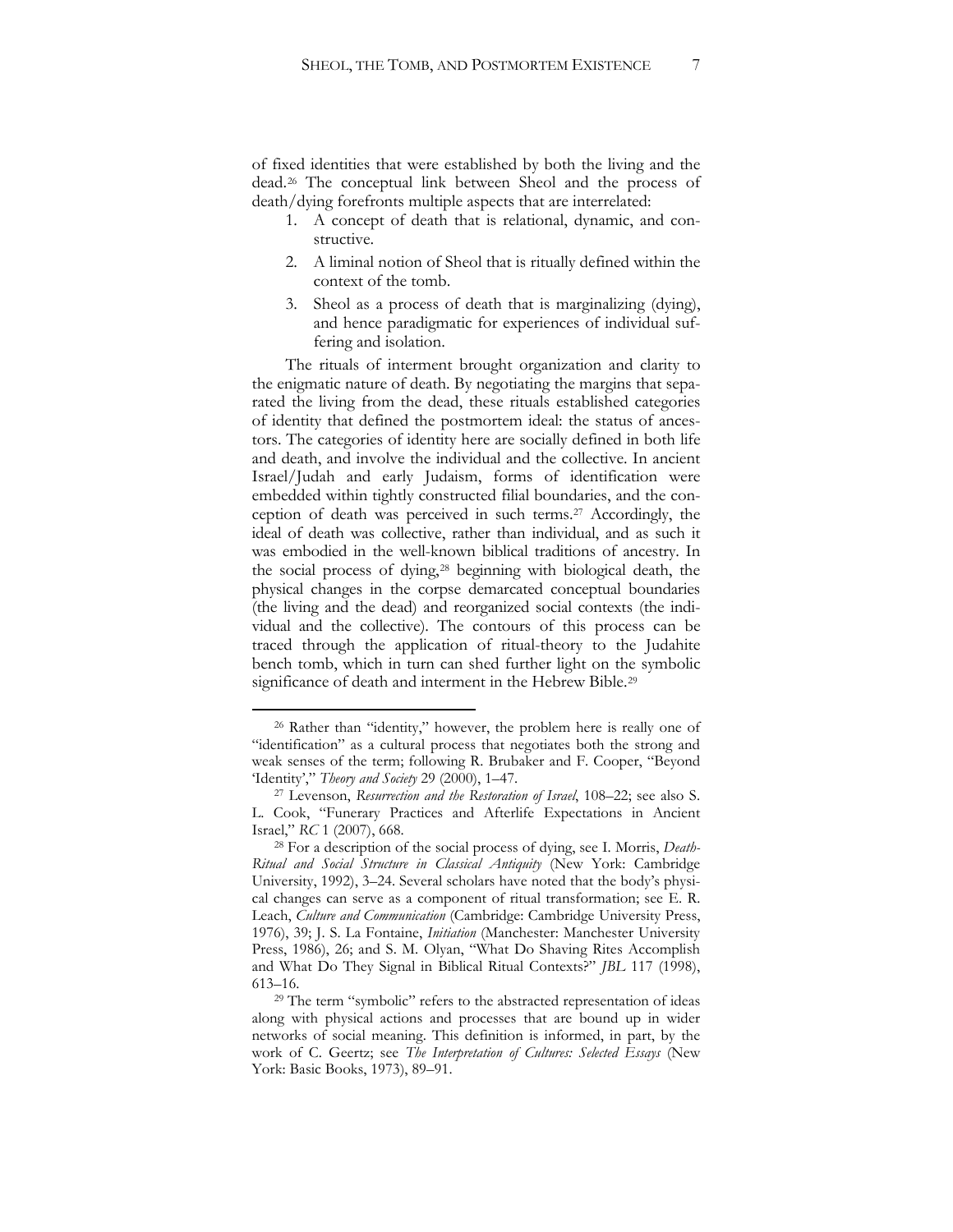

Figure 1. Schematic of a Judahite Rock-Cut Bench Tomb

Image created by the author

#### **2. THE ARCHAEOLOGY OF DYING**

 $\overline{a}$ 

Archaeological surveys and excavations have revealed hundreds of rock-cut bench tombs that date to the ninth-through-sixth centuries BCE (ca. Iron Age IIb-c).[30](#page-8-0) Located in the geographical area

<span id="page-8-0"></span><sup>30</sup> The work of E. Bloch-Smith (*Judahite Burial Practices and Beliefs About the Dead* [Sheffield: JSOT Press, 1992]) represents the most thorough collection of material. Note also that A. Faust and S. Bunimovitz ("The Judahite Rock-Cut Tomb: Family Response at a Time of Change," *IEJ* 58 [2008], 152) list 39 burial sites, containing 395 bench chambers in 278 rock-cut tombs. Faust and Bunimovitz draw their numbers primarily from I. Yezerski, "Burial-Cave Distribution and the Borders of the Kingdom of Judah toward the End of the Iron Age," *TA* 26 (1999), 253–54, a study that is current through the mid-1990s (based on her unpublished MA thesis). The number has certainly increased since Bloch-Smith's and Yezerski's work, and will continue to do so with ongoing archaeological exacavations and surveys. Chronologically, this tomb-type was predominant in the eighth-seventh centuries; see Faust and Bunimovitz, "Judahite Rock-Cut Tomb," 153; and A. Fantalkin, "The Appearance of Rock-Cut Bench Tombs in Iron Age Judah as a Reflection of State Formation," in A. Fantalkin and A. Yasur-Landau (eds.), *Bene Israel: Studies in the Archaeology of Israel and the Levant During the Bronze and Iron Ages in Honour of*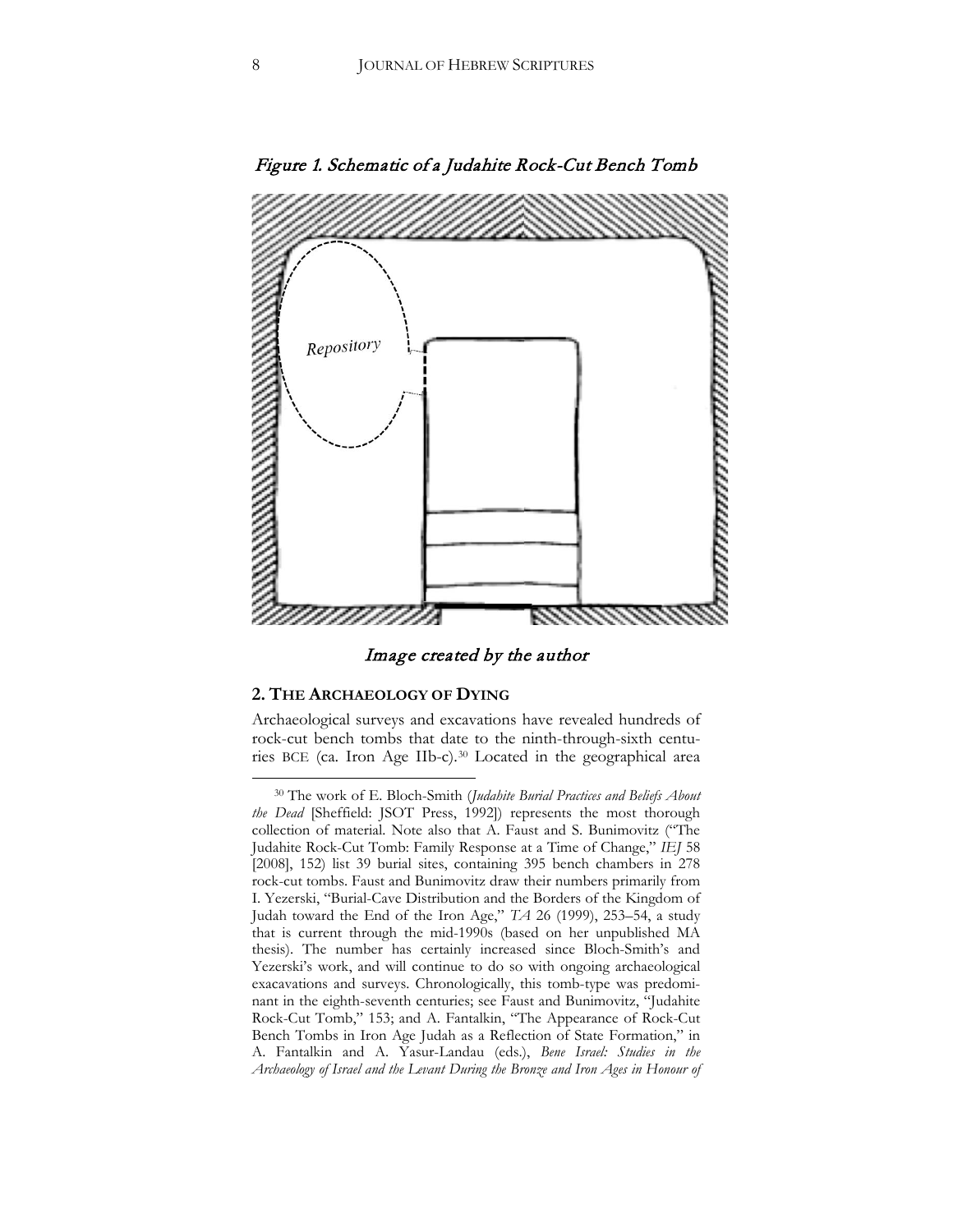that corresponds to the Kingdom of Judah,<sup>[31](#page-9-0)</sup> this type of tomb is a hewn cave that consists of benches carved into the walls and a large niche,[32](#page-9-1) crawlspace, or pit that served as the repository (see Figure 1, above).[33](#page-9-2) The bench tomb certainly represents a social stratum that can be termed elite,<sup>[34](#page-9-3)</sup> yet it still serves as a useful basis for the study of death and dying in ancient Judah for two reasons.[35](#page-9-4) The

 $\overline{a}$ 

<sup>31</sup> Yezerski, "Burial-Cave Distribution and the Borders of the Kingdom of Judah," 253–70; and Faust and Bunimovitz, "The Judahite Rock-Cut Tomb," 152–53. Hence, the term "Judahite," as opposed to Israelite, is preferred here.

<span id="page-9-1"></span><sup>32</sup> Given the amount of work that has been published on the Judahite rock-cut bench tomb, it is not possible to list a complete bibliography. Note, however, the work of G. Barkay, "Burial Caves and Dwellings in Judah During Iron Age II: Sociological Aspects," in A. Faust and A. M. Maeir (eds.), *Material Culture, Society and Ideology: New Directions in the Archaeology of the Land of Israel* (Ramat Gan: Yad Ben-Zvi, Bar-Ilan Unversity and the Ingeborg Rennert Center, 1999), 96–102 [Hebrew]; idem, "The Necropoli of Jerusalem in the First Temple Period," in S. Ahituv and A. Mazar (eds.), *The History of Jerusalem: The Biblical Period* (Jerusalem: Yad Izhak Ben-Zvi, 2000), 233–70 [Hebrew]. See also Bloch-Smith, *Judahite Burial Practices*; idem, "Burials, Israelite," *ABD* 1:785–89; and idem, "Life in Judah from the Perspective of the Dead," *NEA* 65 (2002), 120–30; and A. Kloner, "Iron Age Burial Caves in Jerusalem and Its Vicinity," *BAIAS* 19–20 (2001–2002), 95–118.

<span id="page-9-2"></span><sup>33</sup> For a survey and discussion of the rock-cut bench tomb, see E. Bloch-Smith, *Judahite Burial Practices and Beliefs About the Dead*, 41–52; Barkay, "Burial Caves and Burial Practices in Judah in the Iron Age," 106–32; and J. Kamlah, "Grab und Begräbnis in Israel/Juda," in A. Berlejung and B. Janowski (eds.), *Tod und Jenseits im Alten Israel und in Seiner Umwelt* (Tübingen: Mohr Siebeck, 2009). For further descriptions, see Yezerski, "Burial-Cave Distribution and the Borders of the Kingdom of Judah," 254–57; and Faust and Bunimovitz, "The Judahite Rock-Cut Tomb," 151–52. These studies all note that there are different types and styles of the bench-tomb. It is not necessary to describe each style of tomb, and space does not allow it. The archaeological remains, however, indicate that the tombs' basic architecture accommodated the same ritual actions regardless of type.

<span id="page-9-3"></span><sup>34</sup> Fantalkin, "Appearance of Rock-Cut Bench Tombs in Iron Age Judah," 22–23. While this identification is valid, it should be noted that there is variation not only in the style of the rock-cut tomb, but also the quality, which indicates that some may belong to different strata within the so-called elite of Judah. In Jerusalem, for example, the Mamilla tomb hardly compares with the nearby tombs of Ketef Hinnom and St. Etienne.

<span id="page-9-4"></span><sup>35</sup> Though most of the surveyed and excavated tombs were empty, or repurposed, some have been discovered undisturbed. For example, at Tel Halif, see A. Biran and R. Gophna, "An Iron Age Burial Cave at Tel Halif," *IEJ* 20 (1970), 151–68; and O. Borowski, *Lahav III: The Iron Age II Cemetery at Tell Halif (Site 72)* (Winona Lake: Eisenbrauns, 2013). For the extensive cemeteries in Jerusalem, see G. Barkay, "Excavations at Ketef Hinnom in Jerusalem," in H. Geva (ed.), *Ancient Jerusalem Revealed* (Jerusalem: Israel Exploration Society, 1994), 85–106; R. Reich, "The

<span id="page-9-0"></span>*Israel Finkelstein* (Leiden/Boston: Brill, 2008), 17–44.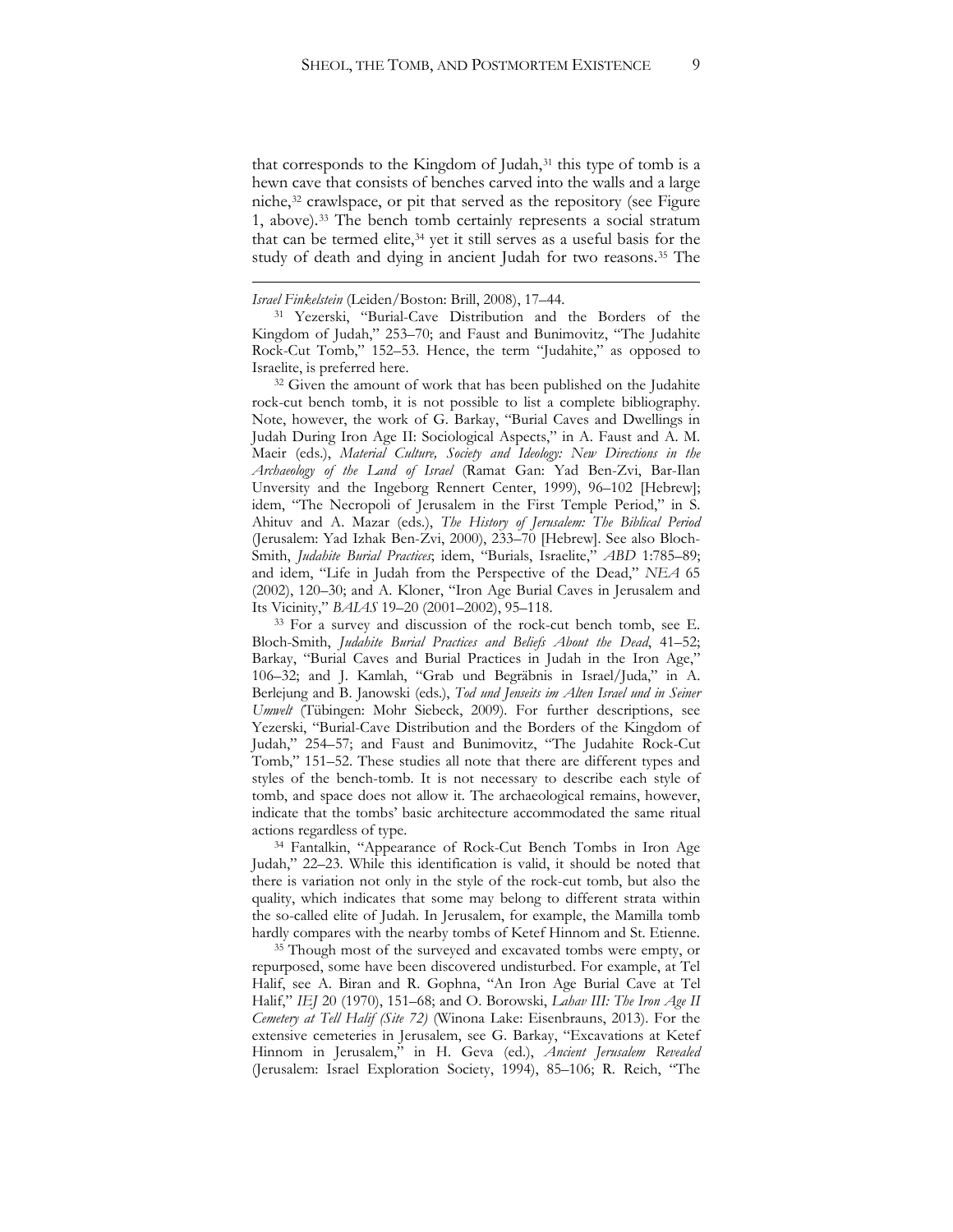first is the wide attestation of the bench tomb within a culturally defined area (Judah),<sup>[36](#page-10-0)</sup> and the second is the fact that the bench tomb represents a continuation of cultural practices that go back to the third millennium and extend into late antiquity; specifically, secondary burial.<sup>[37](#page-10-1)</sup> As such, these material remains should be approached as the vestige of ritual action: the funerary rites.[38](#page-10-2)

The application of transition ritual theory to the bench tomb will reveal a multi-stage program of interment. The purpose of this study is to examine one aspect of this program, the medial stage, in order to elucidate the significance of the process as a whole. The place of the dead (i.e., the tomb), and the ritualization of death that

<span id="page-10-1"></span><sup>37</sup> The classic study on secondary rites in the southern Levant, beginning already in the Neolithic period, is Meyers, "Secondary Burials in Palestine," 2–29. For a discussion of the Late Bronze Age precursor to the Iron II bench tomb, see R. Gonen, *Burial Patterns and Cultural Diversity in Late Bronze Age Canaan* (Winona Lake: Eisenbrauns, 1992), 23–24. On the continuation of MB–LB mortuary practices into the Iron Age, see R. S. Hallote, "Real and Ideal Identities in Middle Bronze Age Tombs," *NEA* 65 (2002), 105–11. The custom of secondarily storing remains inside a communal tomb goes back at least to the Middle Bronze Age, seen notably in the Jericho tombs as well as the LB cemetery at Dothan; see R. E. Cooley and G. D. Pratico, "Tell Dothan: The Western Cemetery, with Comments on Joseph Free's Excavations, 1953 to 1964," in W. G. Dever (ed.), *Preliminary Excavation Reports: Sardis, Bir Umm Fawakhir, Tell El-'Umeiri, the Combined Caesarea Expeditions, and Tell Dothan* (Missoula, MT: Scholars Press, 1994), 147–90. Essentially, the Bronze Age cave-tombs involved the placement of the corpse at the center of the tomb (primary burial), and then the secondary removal to the sidewalls of the cave of these remains along with associated grave goods. The repository and burial benches of the typical Iron II Judahite tomb represent an architectonic "crystallization" of cultural practices that involve secondary rites, see Suriano, "Death, Disinheritance, and Job's Kinsman-Redeemer," 58.

<span id="page-10-2"></span><sup>38</sup> This essay will use the term 'funerary rites' to signify the ritual act of burial. See I. Morris, "The Archaeology of Ancestors: The Saxe/Goldstein Hypothesis Revisited," *Cambridge Archaeological Journal* 1 (1991), 150; and B. B. Schmidt, *Israel's Beneficent Dead: Ancestor Cult and Necromancy in Ancient Israelite Religion and Tradition* (Winona Lake: Eisenbrauns, 1996), 4–12. The discussion of death and burial here should not be confused with necromancy. The singular figure of Samuel's defunct spirit (1 Sam 28) was the product of a ritual process of divination (necromancy) that falls into an entirely separate category. In fact, the biblical descriptions of necromancy do not seem to involve the mortal remains of the dead, any specific funerary location, or even ancestral terminology (in addition to 1 Sam 28, see Lev 19:31 and Deut 18:11).

Ancient Burial Ground in the Mamilla Neighborhood, Jerusalem," in Geva (ed.), *Ancient Jerusalem Revealed*, 111–18; and A. Kloner and D. Davis, "A Burial Cave of the Late First Temple Period on the Slope of Mount Zion," in Geva (ed.), *Ancient Jerusalem Revealed*, 107–10.

<span id="page-10-0"></span><sup>36</sup> See Yezerski, "Burial-Cave Distribution and the Borders of the Kingdom of Judah," 254–70.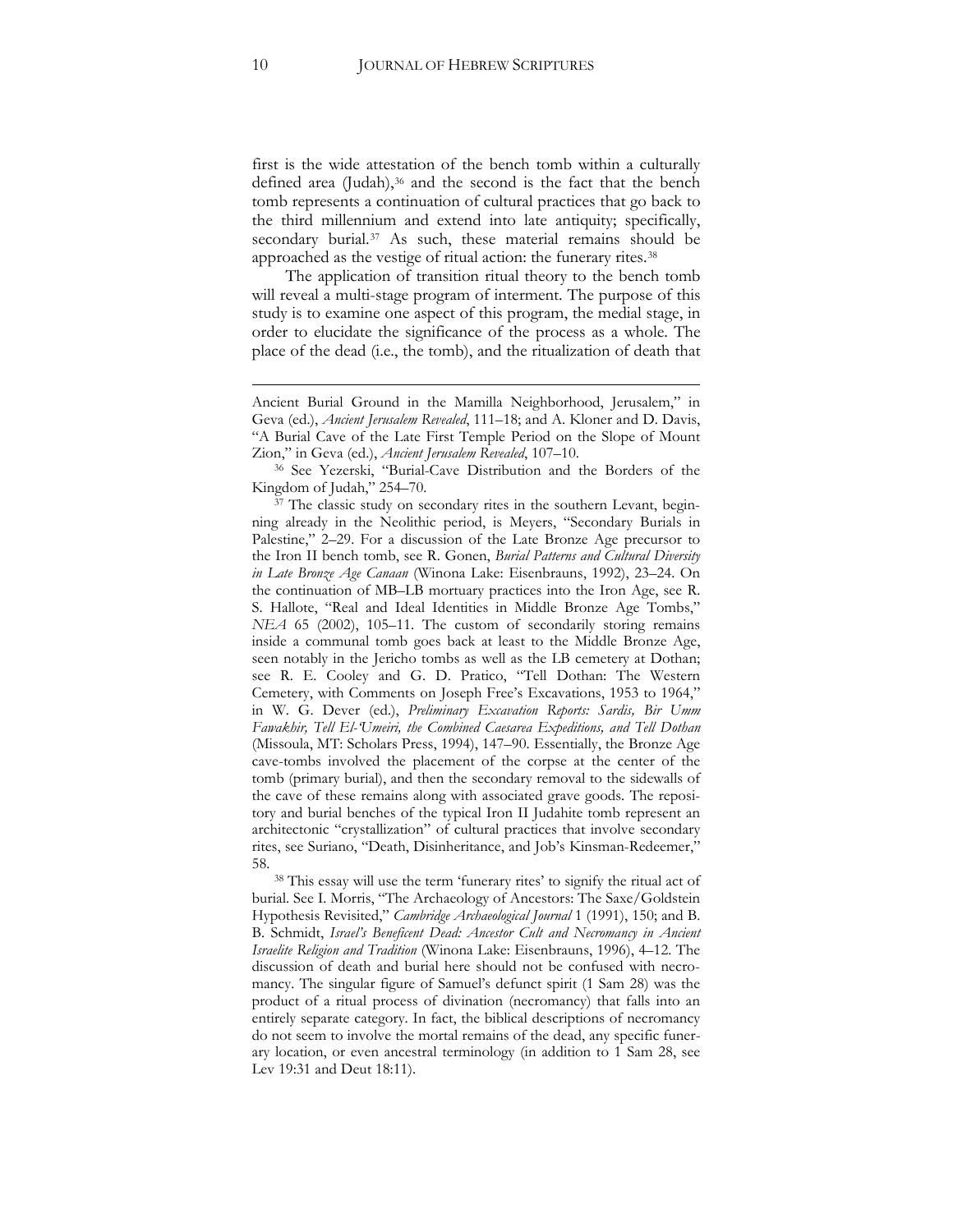occurred within this place, held multiple meanings. The process of identification played a critical role in the constellation of meanings here. The significance of identification explains the actions that took place inside the tomb, as the status of the interred underwent a transition from corpse to ancestor. In the archeological study of Judah, the evidence for Iron Age mortuary practices is widely known and well documented. Nonetheless, there have been few attempts to understand these mortuary practices as transition rituals.[39](#page-11-0) Furthermore, there have been even fewer attempts to interpret the Iron Age bench tomb as ritual space.[40](#page-11-1) Therefore, it is necessary to contextualize mortuary practices through transition ritual-theory. This interpretive model will not only serve as a general guide for discussing the multi-stage activities evident in the Judahite bench tomb, but will also present the critical framework for understanding the role of the body that is central to the act of interment.[41](#page-11-2)

The multiple phases of transition rituals are manifest in the tomb's extramural location, its architectural design, and the objects it contained. Each of these components can be related to various phases of a process, phases such as the rites of separation or the rites of aggregation. The point is not simply to utilize theory to apply new definitions to known phenomena, but rather, to define more precisely ritual action in order to elucidate the meaning that is encoded in each practice. In ancient Judah, the symbolic power of the tomb was directly related to ancestral claims, something well noted among scholars in the field.[42](#page-11-3) A careful analysis of the

<span id="page-11-0"></span><sup>39</sup> For a rare example, focused on an earlier (LBA) Canaanite tomb discovered at Dothan, see R. E. Cooley, "The Contribution of Literary Sources to a Study of the Canaanite Burial Pattern," (Unpublished Ph.D. dissertation, New York University, 1968), 190–98; and idem, "Gathered to His People: A Study of a Dothan Family Tomb," in M. Tuchand and R. Youngblood (eds.), *The Living and Active Word of God: Studies in Honor of Samuel J. Schultz* (Winona Lake: Eisenbrauns, 1983), 56–58.

<span id="page-11-1"></span><sup>40</sup> See, however, Suriano, *Politics of Dead Kings,* 16–21; and J. F. Osborne, "Mortuary Practice and the Bench Tomb: Structure and Practice in Iron Age Judah," *JNES* 70 (2011), 35–53.

<span id="page-11-2"></span><sup>41</sup> For theories of the body, see M. Mauss, "Techniques of the Body," in *Sociology and Psychology: Essays* (London/Boston: Routledge & Kegan Paul, 1979), original French publication 1935; and M. Douglas, *Purity and Danger: An Analysis of Concept of Pollution and Taboo* (New York: Routledge, 2005), first published in 1966. See also the discussion of these works in T. Asad, "Remarks on the Anthropology of the Body," in S. Coakley (ed.), *Religion and the Body* (Cambridge/New York: Cambridge University Press, 1997), 42–51; as well as Bell, *Ritual Theory, Ritual Practice*, 94–117. With specific reference to death and dying, see additionally E. Hallam, J. L. Hockey, and G. Howarth, *Beyond the Body: Death and Social Identity* (London/New York: Routledge, 1999).

<span id="page-11-3"></span><sup>42</sup> Barkay, "Burial Caves and Burial Practices in Judah in the Iron Age," 106–10. L. E. Stager, "The Archaeology of the Family in Ancient Israel," *BASOR* 260 (1985), 23. To quote H. Brichto's classic essay ("Kin,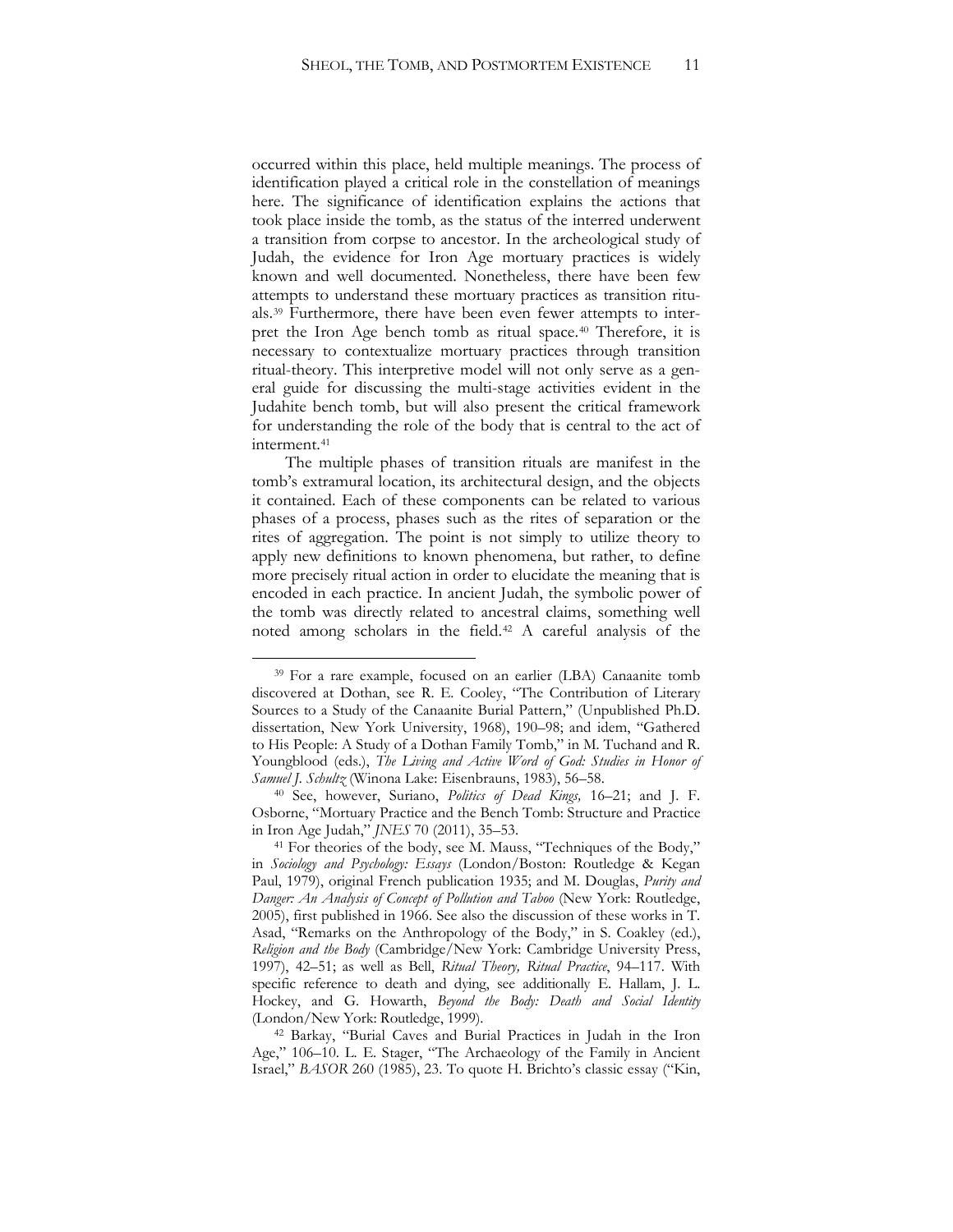individual components of mortuary practices, interpreted within a ritual context, will reveal manifold aspects of this conception and the wider cultural significance of this process.

#### 2.1. TRANSITION RITUALS AND MORTUARY PRACTICES

The concepts reified through the process of identification (such as "ancestorhood") are associated with cultural notions of dying, and these notions can be delineated along the lines of transition rituals. In other words the *rites de passage*, as first devised by Arnold van Gennep,<sup>[43](#page-12-0)</sup> can be adapted to the various components of mortuary practices evident in the Judahite rock-cut bench tomb. This model breaks down important life-cycle events (such as death) into three phases: separation, liminality, and aggregation. Van Gennep applied this generalized schema to a broad range of rituals, such as marriage, initiation rites and funerals, and observed that in each type of event the three stages (or phases) occurred with particular emphasis placed on one of the three. What van Gennep discovered, however, was that funerary rites often emphasized the middle phase, the rite of liminality, rather than the final phase.[44](#page-12-1)

The work of van Gennep corresponded with that of his contemporary Robert Hertz who also discussed death as a social process. The extended essay by Hertz, a student of Emile Durkheim, examined the social response to death by focusing on funerary rituals.[45](#page-12-2) Hertz looked at the rituals of primary and secondary burial (or reburial) in order to demonstrate how a culture's response to death could be measured by their treatment of the body. Using the natural process of decay as a metaphor for the soul's journey

<span id="page-12-0"></span><sup>43</sup> A. van Gennep, *The Rites of Passage*, trans. M. Vizedom and G. L. Caffee (Chicago: University of Chicago Press, 1960 [French publication, 1909]).

<span id="page-12-1"></span><sup>44</sup> A. van Gennep, *Rites of Passage*, 146; see P. Metcalf and R. Huntington, *Celebrations of Death: The Anthropology of Mortuary Ritual* (2nd ed.; New York: Cambridge University Press, 1991), 32–33.

<span id="page-12-2"></span><sup>45</sup> Hertz's essay was originally published in *Année Sociologique* in 1907, but was later translated from French to English by Rodney and Claudia Needham and published as "A Contribution to the Study of the Collective Representation of Death," in *Death and the Right Hand* (Glencoe, IL.: Free Press, 1960).

Cult, Land and Afterlife—a Biblical Complex," *HUCA* 44 [1973], 23): "Death does not constitute dissolution but rather a transition to [another] kind of existence, an afterlife in the shadowy realm of Sheol. The condition of the dead in this afterlife is, in a vague but significant way, connected with proper burial upon the ancestral land and with the continuation on that land of the dead's proper progeny." For more recent works, see T. J. Lewis, "The Ancestral Estate (נַחֲלַת אֱלֹהִים) in 2 Samuel 14:16, *JBL* 110 (1991), 608; Cook, "Funerary Practices and Afterlife Expectations in Ancient Israel," 671; and F. Stavrakopoulou, *Land of Our Fathers: The Roles of Ancestor Veneration in Biblical Land Claims* (New York: T&T Clark, 2010), 1–12.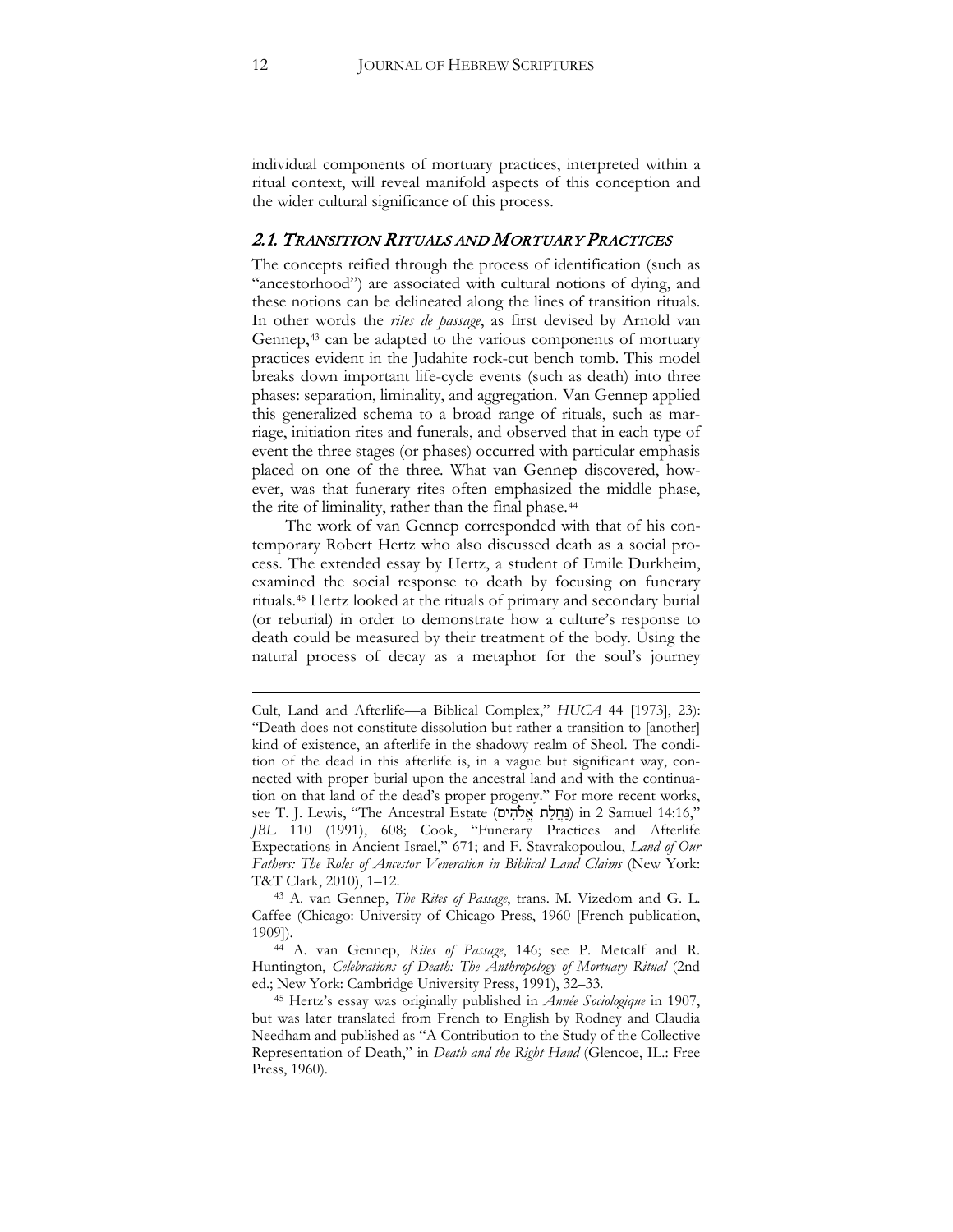through the afterlife, Hertz suggested that the complete putrefaction of the corpse marked the finality of death.<sup>46</sup> Thus, within a course of action that involved the body's "wet" stage (as a corpse) and "dry" stage (as bones), Hertz was able to trace the means by which a society could establish new identities and readjust itself.<sup>[47](#page-13-1)</sup> Transition rituals, specifically the model defined by van Gennep, became the basis for Victor Turner as he focused on the rites of marginality, giving it an almost autonomous sense separate from the other phases.[48](#page-13-2) For Turner, the marginal phase was the most critical phase in the ritual process and represented a temporary status endured by the initiate that he famously described as "betwixt and between."[49](#page-13-3) In other words, the individual involved had left his/her former status but had not yet assumed their new status. Turner stressed the tenuous nature of the marginal identity, describing it as an unstable state that is otherwise isolated from society. Here, Turner's notion of marginality (or "liminality" as he called it) compares with Hertz's description of the temporary status of the body before the performance of secondary burial. Furthermore, Turner's work provided a corrective to the earlier models in that it stressed the creative purpose of the ritual actions (generating social significance) as opposed to a solely protective function (preserving social order)[.50](#page-13-4) Rather than describing the effect that ritual had on society as a whole, Turner was able to highlight the individ-ual within the ritual process.<sup>[51](#page-13-5)</sup> Turner's interest in the fluidity of

<span id="page-13-0"></span><sup>46</sup> D. J. Davies, "Robert Hertz: The Social Triumph over Death," *Mortality* 5 (2000), 97–102. As was typical of Durkheim's students, Hertz analyzed society as an organic whole and saw their use of ritual as a means to confront death in order to insure its own survival; R. Parkin, *The Dark Side of Humanity: The Work of Robert Hertz and Its Legacy* (Amsterdam: Harwood Academic, 1996), 87–88. For Hertz ("A Contribution to the Study of the Collective Representation of Death," 56–57) secondary burial-customs served as a type of ritual locus for the development of his theory; cf. Davies, "The Social Triumph over Death," 97–98.

<span id="page-13-1"></span><sup>47</sup> M. Parker Pearson, *The Archaeology of Death and Burial* (College Station: Texas A&M, 2002), 50.

<span id="page-13-2"></span><sup>48</sup> Metcalf and Huntington, *Celebrations of Death*, 32–33; cf. also J. Hockey, "The Importance of Being Intuitive: Arnold Van Gennep's the Rites of Passage," *Mortality* 7 (2002), 215–16. See V. W. Turner, *The Ritual Process: Structure and Anti-Structure* (New York: Aldine de Gruyter, 1995), 94–96.

<span id="page-13-3"></span><sup>49</sup> See the chapter of the same title in his *The Forest of Symbols: Aspects of Ndembu Ritual* (Ithaca, NY: Cornell University Press, 1967), 93–111; idem, *Ritual Process*, 94–130.

<sup>50</sup> La Fontaine, *Initiation*, 27.

<span id="page-13-5"></span><span id="page-13-4"></span><sup>51</sup> See Hockey, "Importance of Being Intuitive," 215–16. This point is sometimes missed due to Turner's concept of *communitas* and its reification during the ritual process. In fact, much of the critique of his work is aimed primarily at *communitas*. See for instance the review of Turner in light of his critics, found in D. Weber, "From Limen to Border: A Meditation on the Legacy of Victor Turner for American Cultural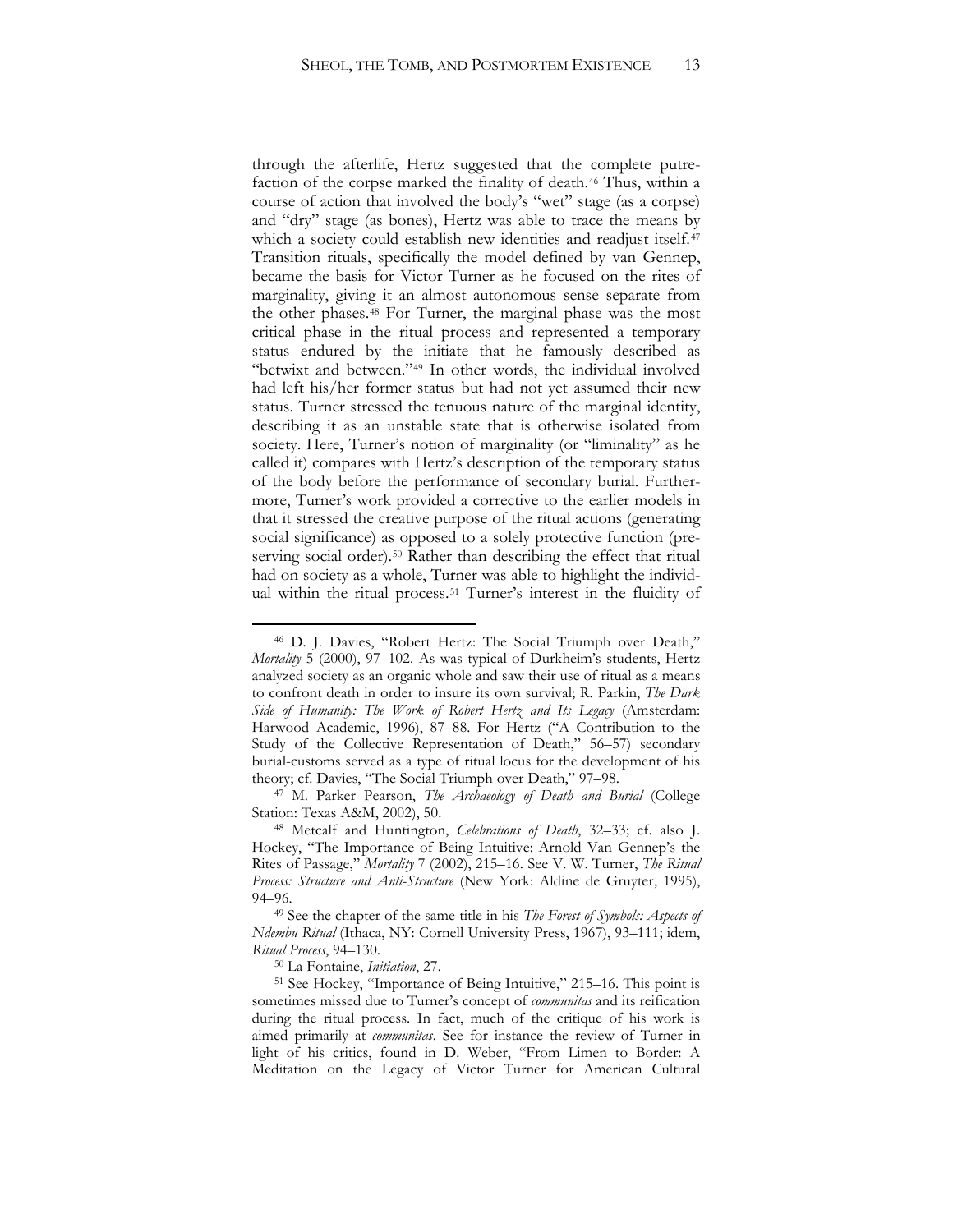status during the ritual process (defined by him as "state") was essentially a question of identity.

The outline of these earlier theories is useful if it is carefully tailored to the particularities of the respective culture. Furthermore, it is necessary to qualify certain aspects of the theoretical model. For instance, the three-part division in van Gennep's theory is often criticized.[52](#page-14-0) Yet the emphasis on one or another phase of the transition, which played a critical role in van Gennep's work, implies in itself that each individual phase encompassed varied cultural action[.53](#page-14-1) The three-part model serves as nothing more than a heuristic framework for organizing a constellation of cultural action into its basic components: beginning, middle, and end.[54](#page-14-2) But this organization is only useful if it acknowledges the internal dynamics of each phase, along with the messiness of their external boundaries. Furthermore, these classic models of transition ritual should also be adapted to more recent efforts to theorize the body and understand its role in demarcating and determining space.<sup>[55](#page-14-3)</sup>

Studies," *American Quarterly* 47 (1995), 529–32. See also J. D. Kelly and M. Kaplan, "History, Structure, and Ritual," *Annual Review of Anthropology* 19 (1990). In the last essay, Turner is grouped with "structural-functionalists" and negatively assessed due to the problematic interpretation of ritual as creating social structure. Indeed, the regenerative power that Turner assigned ritual, and its role in *communitas*, can be ahistorical and idealistic (as Weber along with Kelly and Kaplan assert). Yet it still produces a useful paradigm in the study of ancient cultures—especially ones that are flatly depicted in written sources.

<span id="page-14-0"></span><sup>52</sup> On this point, within a general critique of van Gennep's work, see La Fontaine, *Initiation,* 26–27. More trenchantly, see L. Meskell, "Cycles of Life and Death: Narrative Homology and Archaeological Realities," *World Archaeology* 31 (2000), 423–41.

<span id="page-14-1"></span><sup>53</sup> Regarding the generality of these theoretical concepts, Hertz drew from a wide range of cultural examples in making his observations, although he focused on one ethnographic example in order to make his theoretical observations (the Dayak of Borneo). Conversely, van Gennep surveyed a broad range of cultures in search of basic patterns; see Davies, "Social Triumph over Death," 101; and Hockey, "Importance of Being Intuitive," 211–12. Moreover, Hertz's work was concerned entirely with death-rituals (largely funerary-rites), while Van Gennep's book dealt with the full range of life cycle events; Metcalf and Huntington, *Celebrations of Death*, 33.

<span id="page-14-2"></span><sup>54</sup> See also Metcalf and Huntington, *Celebrations of Death*, 111–12; and Parker Pearson, *The Archaeology of Death and Burial*, 22.

<span id="page-14-3"></span><sup>55</sup> See bibliography on the body is immense; for a review, see Bell, *Ritual Theory, Ritual Practice*, 94–117. Still, I will note here that the body as a point of orientation in ritual is driven by how a culture conceptualizes embodiment. This allows scholars to understand the material aspects of the body, and bodily action, through cultural practice rather than ideology. Compare, for example, the different uses of *habitus* applied to the body by Asad ("Remarks on the Anthropology of the Body," 43–47), following Marcel Mauss, as compared to Meskell ("The Irresistible Body and the Seduction of Archaeology," in D. Montserrat [ed.], *Changing Bodies,*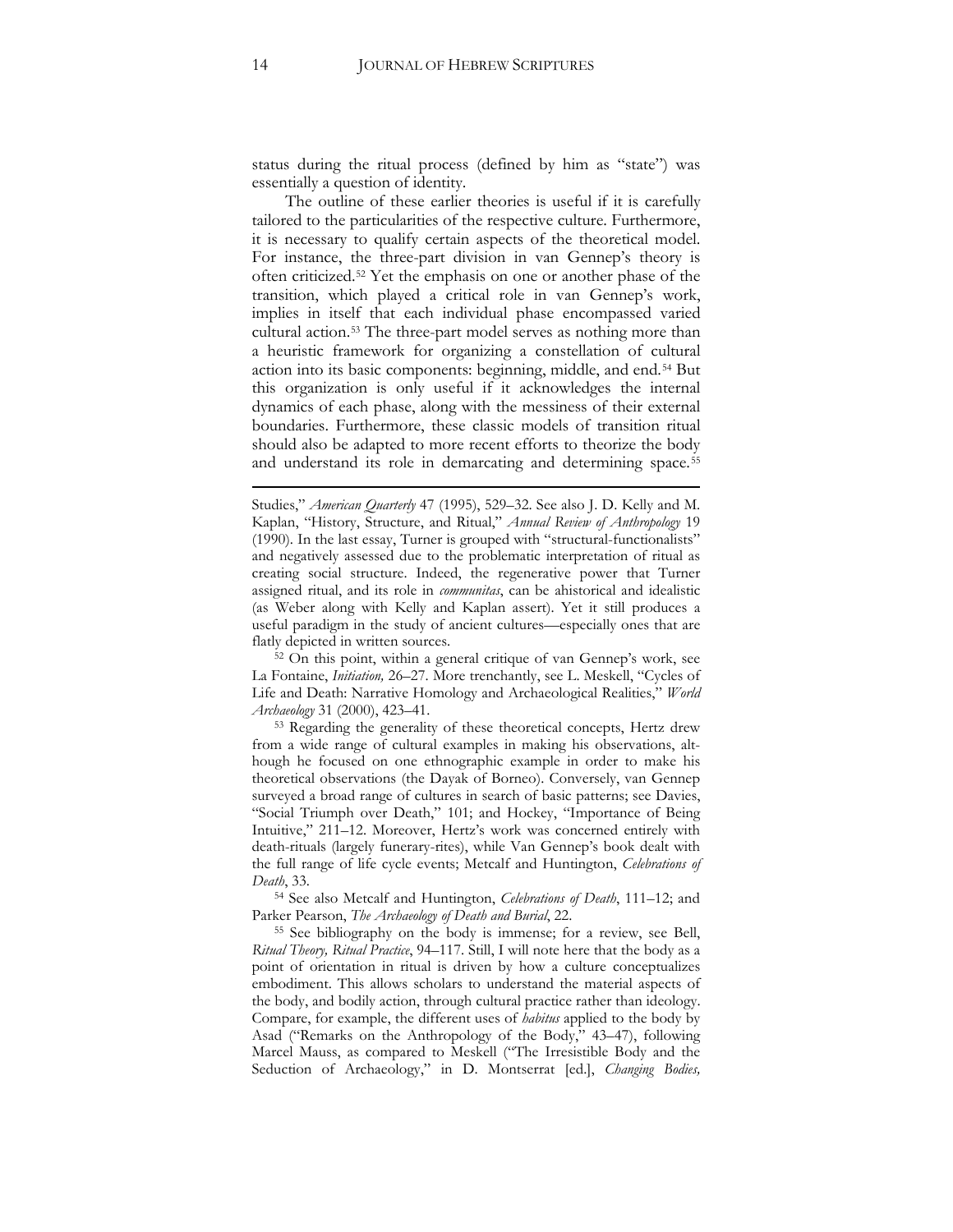The embodied experience of the dead,<sup>[56](#page-15-0)</sup> and the narratives that cultures assigned to such experience, were often reflected in the physical manipulation of the corpse.[57](#page-15-1)

Carefully qualified, and properly adapted, the ritual analysis of the Judahite bench tomb can identify cultural attitudes toward the dead (through the treatment of the body), and can shed light on concepts of eschatology (that is, existence beyond biological death). It is largely accepted that Iron II mortuary practices in Judah consisted of specific phases.[58](#page-15-2) What can be debated is the meaning that the ancients assigned to each phase, along with the meaningful complexity of the ritual actions. In order to approach the question of meaning, it first must be acknowledged that the primary concern of the activities was identification. The foundation of these activities is a distinct attitude towards the body, and the concerns here are ineluctably bound within the embodiment of the dead as either an individual corpse or a collective mass of bones. Identity was the main point of transition rituals as first noted by van Gennep.[59](#page-15-3) Similarly, Turner's interest in the fluidity of status within the ritual

*Changing Meanings: Studies on the Human Body in Antiquity* [London/New York: Routledge, 1998], 151–52) who follows Pierre Bourdieu's definition. It further allows us to sidestep problems inherent, for example, in Hertz's two-body assumption of corpse and "soul."

 $\overline{a}$ 

<span id="page-15-0"></span><sup>56</sup> For example, Meskell ("Cycles of Life and Death") sought to replace the "rites of passage" model with a theory of *life cycles* that was driven by biography rather than ritual. Meskell's concept works well when applied to Egyptian sources, but is limited in its application to Judahite mortuary remains. See also the use of "narrative" in relation to the body by Hallam, Hockey, and Howarth (*Beyond the Body*, 5), which is comparable to Meskell's "biography." The focus on the body's experience parallels the shift in religious studies away from essentialized belief and toward lived experience. See, for example, C. M. Furey, "Body, Society, and Subjectivity in Religious Studies," *JAAR* 80 (2012), 7–33. For an excellent analysis of the materiality of funerary inscriptions, and how this relates to the construction of space inside the tomb, see J. Smoak and A. Mandell, "Reconsidering the Function of Tomb Inscriptions in Iron Age Judah: Khirbet Beit Lei as a Test Case," *JANER* (forthcoming). The article complements this study in that it focuses on the embodied experience of the living as they enter the space of the tomb.

<span id="page-15-1"></span><sup>57</sup> J. Robb, "Burial Treatment as Transformations of Bodily Ideology," in N. Laneri (ed.), *Performing Death: Social Analyses of Funerary Traditions in the Ancient near East and Mediterranean* (Chicago: Oriental Institute of the University of Chicago, 2007), 288–89. For instance, how does a given society's concept of "good death" structure their mortuary practices? Robb's emphasis highlights the importance of recognizing the cultural implications involved in variable practices of disposing the dead.

<span id="page-15-2"></span><sup>58</sup> Barkay, "The Iron Age II–III," 359; Bloch-Smith, *Judahite Burial Practices*, 148–49; Meyers, "Secondary Burials in Palestine," 12–15; and Osborne, "Mortuary Practice and the Bench Tomb," 39–45.

<span id="page-15-3"></span><sup>59</sup> Again, the work of van Gennep searched not only death rites, but any "life cycle" event that involved a change of identity; Hockey, "The Importance of Being Intuitive," 212.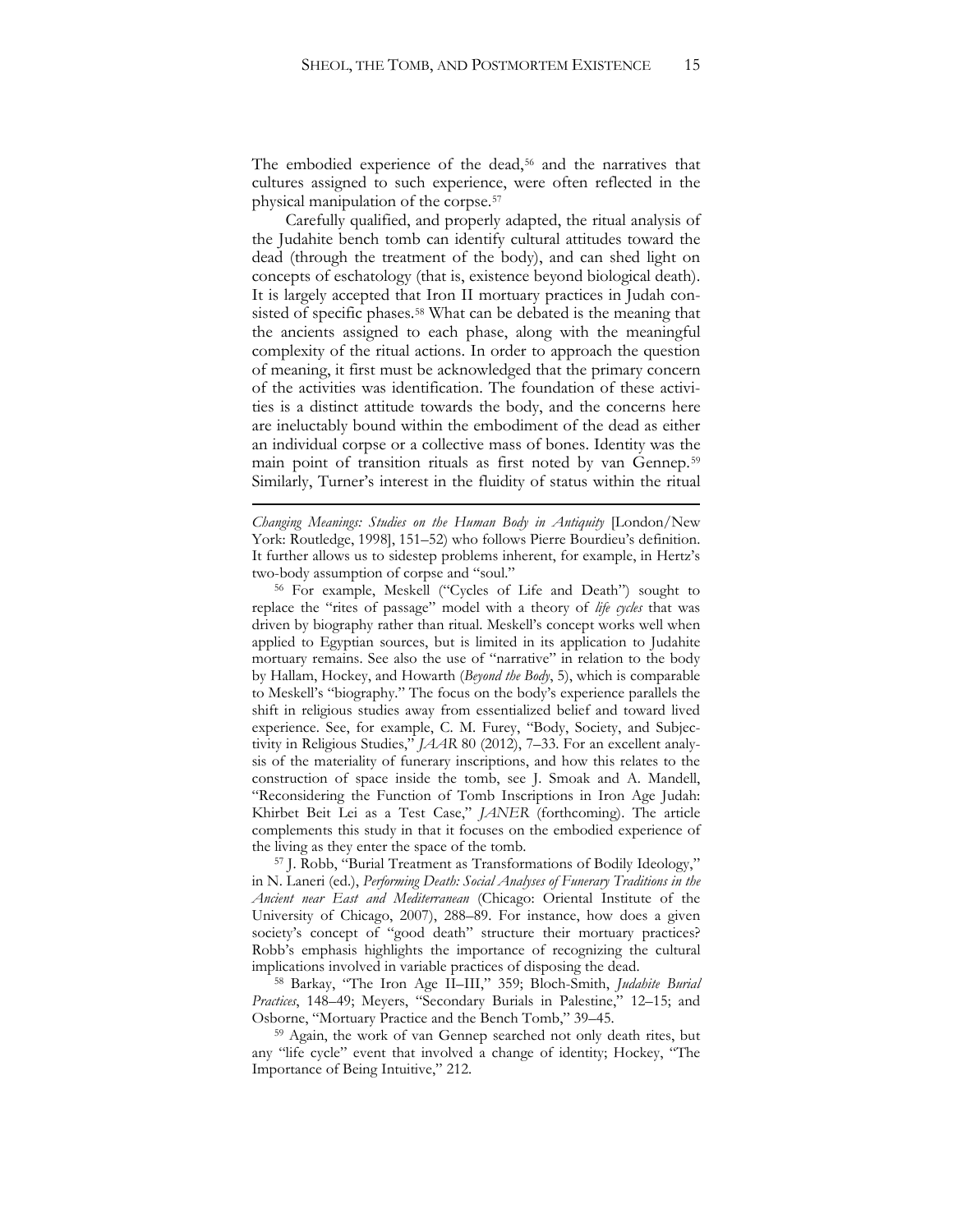process is essentially a question of identity, and for him the crux of this status was the rite of liminality. Hertz's work traced the body through a process of death-rites where each phase signified a transformative event for the entities involved, be it the corpse, the soul, or the bereaved.[60](#page-16-0) Thus, the utility of transition ritual theory in the interpretation of Iron Age mortuary practices is not to distinguish a three-stage program, but to understand the dialectic of meaning that took place within the ritual process.

#### 2.2. THE BENCH TOMB AS RITUAL SPACE

The material evidence recovered through the excavation of tombs represents the vestige of action; therefore, mortuary remains are the primary level of data in the study of funerary rituals. This fact makes it possible to foreground ritual activity in order to allow the object of study to stand on its own, as opposed to the reliance upon texts to shape the study in a more-or-less subjective manner. The work of Turner on the rites of liminality will inform the following explication of transition rituals in general, and the medial phase of these rituals in particular. The terms "liminality" and "marginality" are both applied to this middle phase, yet each has a separate nuance. Marginality refers to the status of the individual involved in the medial stage, while liminality signifies the span of time that this intermediary phase occupies. In order to delineate the middle phase, it is important to distinguish what comes before and after it: the rites of separation and aggregation, respectively.

Burial in Iron Age Judah was always conducted in an area out-side of the settlement, as seen at sites such as Tel Halif,<sup>[61](#page-16-1)</sup> Khirbet el-Qom,[62](#page-16-2) Khirbet Za'aq,[63](#page-16-3) and most notably in the external cemeteries of Jerusalem.[64](#page-16-4) The existence of extramural cemeteries signifies the partition of the dead from the living, implying an aspect of separation rites that are inherent in the disposal of the corpse. The body's transportation to the tomb and the subsequent

<span id="page-16-0"></span><sup>60</sup> Peter Metcalf and Richard Huntington (*Celebrations of Death*, 79–85; cf. 83, Fig. 73) offer three explanations that associate each entity to the other. First the living relate to the corpse through mortuary practices (disposal of the dead), which can reflect aspects of social order that are symbolized by burial sites and tomb architecture. Secondly, the corpse relates to the soul through certain mortuary practices, such as secondary treatment of burial remains, which transfigure the image of the dead through the manipulation of the body. Finally, the people (i.e., the living) disassociate themselves from the dead through acts of mourning and commemorative rites, allowing social order to be restructured.

<sup>61</sup> Biran and Gophna, "An Iron Age Burial Cave at Tel Halif," 151–68.

<span id="page-16-2"></span><span id="page-16-1"></span><sup>62</sup> W. G. Dever, "Iron Age Epigraphic Material from Khirbet El-Qom," *HUCA* 40–41 (1970–71), 139–204.

<span id="page-16-3"></span><sup>63</sup> I. Yezerski, "The Burial Ground at Ḥorbat Za'aq," *Atiqot* 76 (2013), 1–23.

<span id="page-16-4"></span><sup>64</sup> Barkay, "The Iron Age II–III," 369–17; and idem, "The Necropoli of Jerusalem in the First Temple Period," 233–70.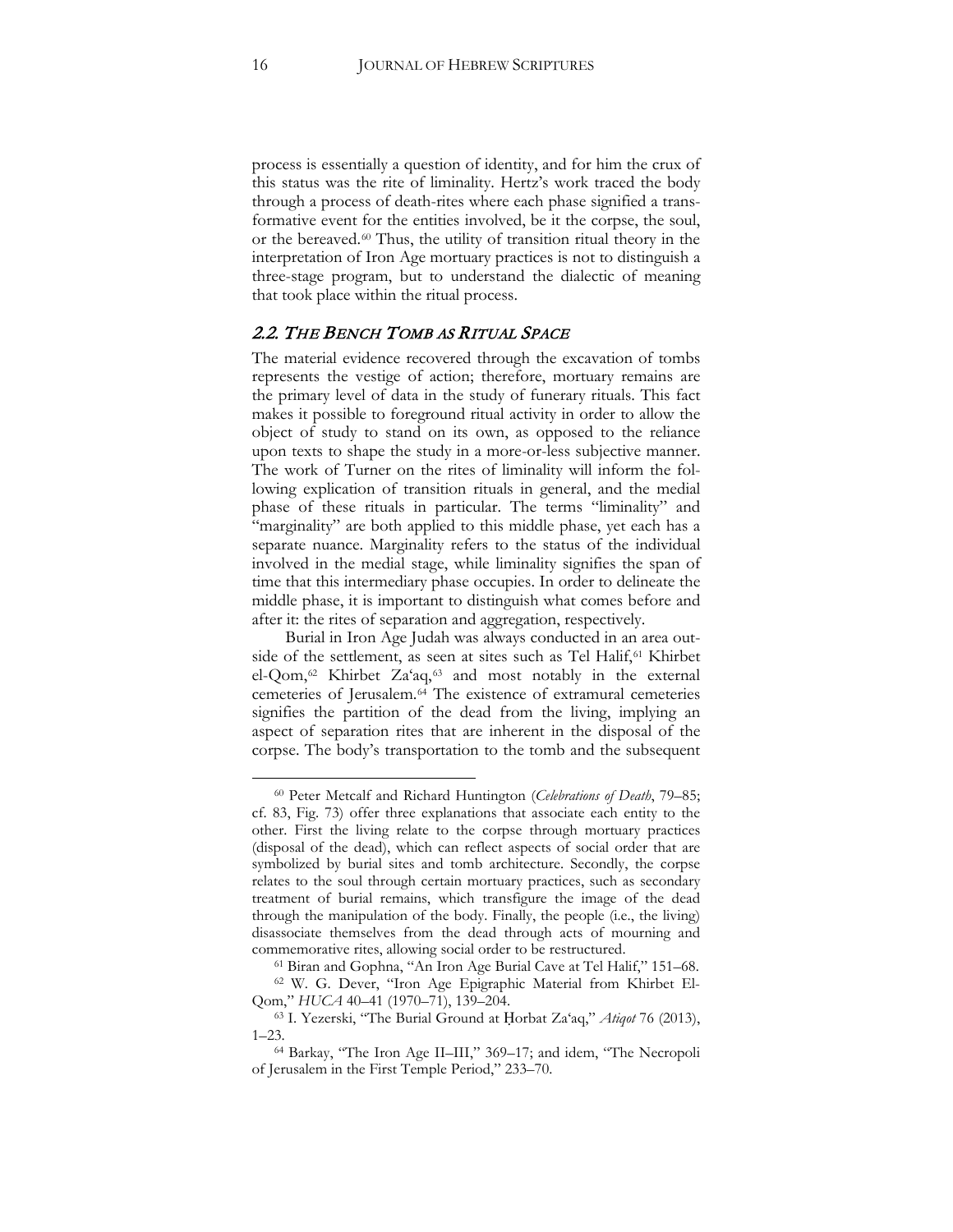primary burial (the initial act of placing the body on the bench) all belong to the rite of separation. The rite of aggregation is marked by the final act of gathering the remains from the burial bench and storing them elsewhere inside the tomb (ideally, the repository). In this final rite, the disarticulated remains of former burials would be cleared from the burial bench (along with all associated grave goods) and transferred to the repository. Typically, repositories were carved out spaces underneath a burial bench or built into the corner of the tomb (Figure 1).[65](#page-17-0) Here, the collective remains of previous burials resided in an undifferentiated mass. Thus, the initial rite of separation covers the transportation and interment of the body inside the tomb, while the final rite of aggregation coincides with the repository. The actions that occur between these phases reflect the rites of liminality.

The ritual space of this liminality (or rather, the liminal phase) can be clearly distinguished in the funerary architecture of Iron II Judah. During this phase, the bench served as the temporary resting place of the deceased. The individuality of this place is apparent in the headrests that are found in some instances, carved into benches.[66](#page-17-1) This observation holds even in cases where the space was wide enough for multiple burials, placed side-by-side, such as at Ketef Hinnom.[67](#page-17-2) The individual dead would be placed in the supine position upon the burial bench,<sup>[68](#page-17-3)</sup> each occupying his/her own space inside the tomb. In this position, the incumbent dead was reposed inside the tomb, effectively separated from the living as well as the collective ancestry in the repository. During this period of repose, the living would place items beside the incumbent dead, often lining the burial bench with lamps, bowls and other vessels. Although the exact purpose of grave goods is unclear, certain assumptions are reasonable. The large number of items suggests that they were primarily symbolic. Furthermore, it should be noted that these grave goods seem to be mainly directed at the dead bodies reposed upon the benches, and less often at the collective gathering of mortal remains inside the repository.[69](#page-17-4) It is

<span id="page-17-0"></span><sup>65</sup> Bloch-Smith, *Judahite Burial Practices*, 41–52. Occassionally secondary remains will line the floor of a tomb that lacks a repository, such as at Mamilla.

<span id="page-17-1"></span><sup>66</sup> G. Barkay, "Burial Headrests as a Return to the Womb—a Re-Evaluation," *BARev* 14 (1988), 48–50.

<sup>67</sup> Barkay, "Excavations at Ketef Hinnom in Jerusalem," 93–105.

<span id="page-17-3"></span><span id="page-17-2"></span><sup>68</sup> Barkay, "Burial Headrests as a Return to the Womb," 217; and Bloch-Smith, *Judahite Burial Practices*, 48.

<span id="page-17-4"></span><sup>&</sup>lt;sup>69</sup> The argument made in this present essay is that bones represented a transcendent state of the decedent as he/she was reunited with dead kin (i.e., "gathered to one's people"). Meyers ("Secondary Burials in Palestine," 15–16) makes a similar observation in his discussion of the status of the corpse inside the tomb (body versus bones). The point here is not to argue that the dead no longer required care once they were reduced to bones. The diminution of the dead should be associated with the natural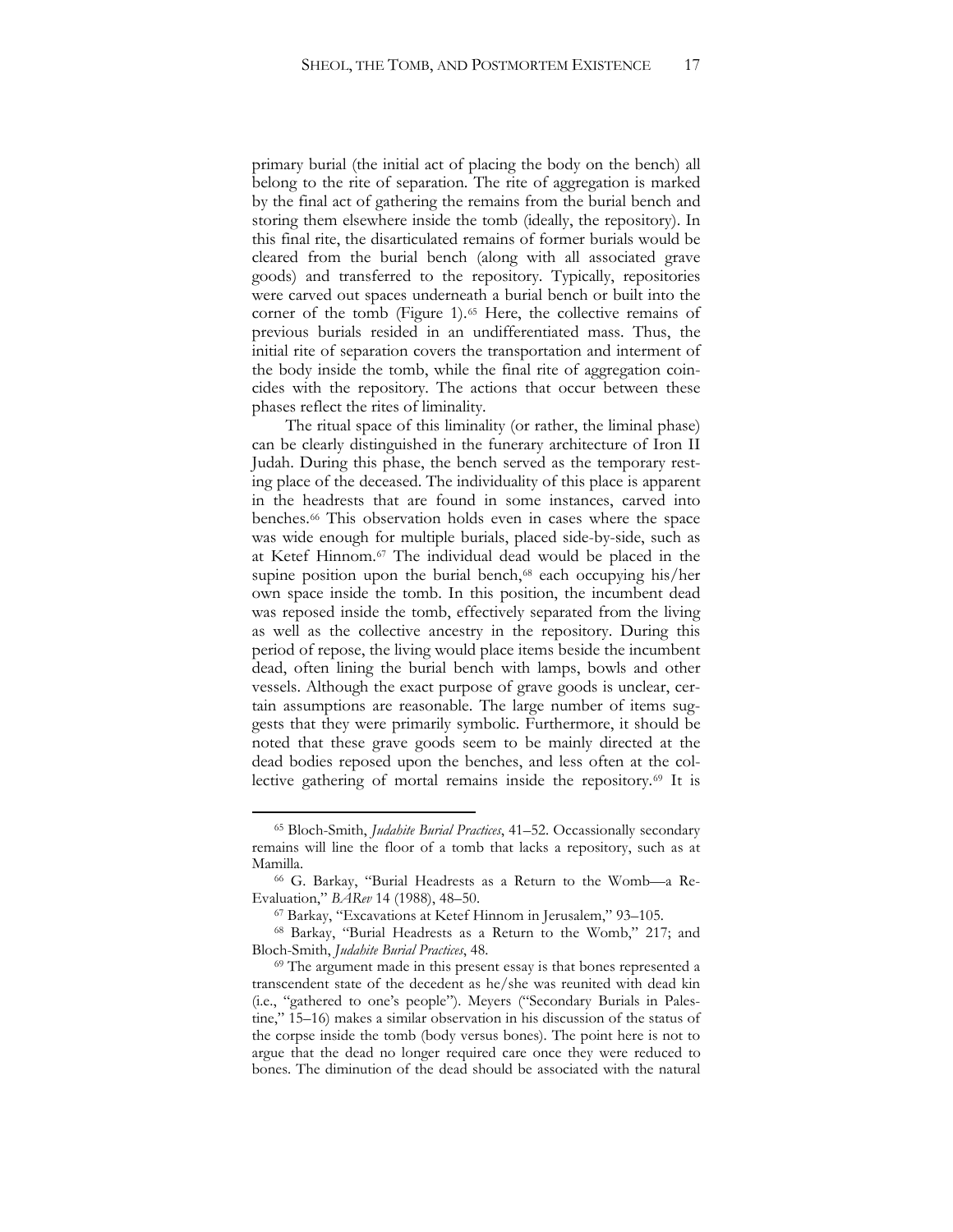possible that these items reflect a belief that the dead required appeasement in order to placate their restless manner.[70](#page-18-0) An alternative is to see the defunct individual in a deprived state, requiring grave goods for sustenance.[71](#page-18-1) A third approach is to consider the grave goods (particularly items related to food) as aspects of commensality, where the dead were dependent upon the living. In this scenario the provision of goods would have affirmed the bonds between the two groups.[72](#page-18-2) It would seem that the last two suggestions are most possible, since the status of the corpse would have required attendance and accommodation.

Turner has shown that the liminal phase is the most tenuous part of the ritual process.[73](#page-18-3) It is during this phase that the actor exists without an identity. Thus, liminality represents the dangerous period in which the very existence of the ritual actor is at stake (in this case, the entombed corpse). The rites of marginality represent the conditions endured by the dead during their temporary status, as the natural decay of the body was allowed to take place inside the tomb.[74](#page-18-4) The presence of grave goods, at the very least, indicates a belief in Iron Age Judah that the dead continued to exist inside the tomb.[75](#page-18-5) More to the point, they suggest a complexity during this middle phase of the funerary ritual, implied by the fact that they were associated with the burial bench and effectively termbased. It is unclear when the grave goods would have been deposited, although it seems likely that it was done during the initial act of burial (primary interment). Yet there were certainly a host of actions during the middle phase, which would have culminated with the removal of the grave goods in order to make room for the

<span id="page-18-2"></span><span id="page-18-1"></span><span id="page-18-0"></span><sup>72</sup> On feeding the dead in the ancient Levant, see Suriano, "Breaking Bread with the Dead," 385–405.

<sup>73</sup> Turner, *The Forest of Symbols*, 96–99.

<span id="page-18-4"></span><span id="page-18-3"></span><sup>74</sup> That is, the bodies were not embalmed and mummified, nor were they encased inside a sarcophagus which would effectively hide the deteriorating state of the corpse. For an interesting discussion of the sarcophagus and embodiment that draws from Ernst Kantorowicz's concept of king's "body natural" versus "body politic," (used in the analysis of a Phoenician royal sarcophagus) see H. Niehr, "Der Sarkophag des Königs Aḥirom von Byblos," in N. Kreutz and B. Schweitzer (eds.), *Tekmeria. Archäologische Zeugnisse in Ihrer Kulturhistorischen und Politischen Dimension. Beiträge Für Werner Gauer* (Münster: Scriptorium, 2006), 240–41. Note also the role of the body's decay and the form of cadaver tombs in Medieval Europe, as discussed in Hallam, Hockey, and Howarth, *Beyond the Body*, 30–31 and Fig. 1.

<span id="page-18-5"></span><sup>75</sup> Bloch-Smith, *Judahite Burial Practices*, 148.

decay of the flesh and, as such, it represented a vulnerable state. In contrast, the disarticulated remains of the dead inside the repository represented a stable status, and thus, a less vulnerable state. Thus, there are a few cases in which goods were deposited next to a repository, such as at Tel Halif and Ketef Hinnom.

<sup>70</sup> Bloch-Smith, *Judahite Burial Practices*, 122–23.

<sup>71</sup> Schmidt, *Israel's Beneficent Dead* 6, 10–11 and 259 n. 540.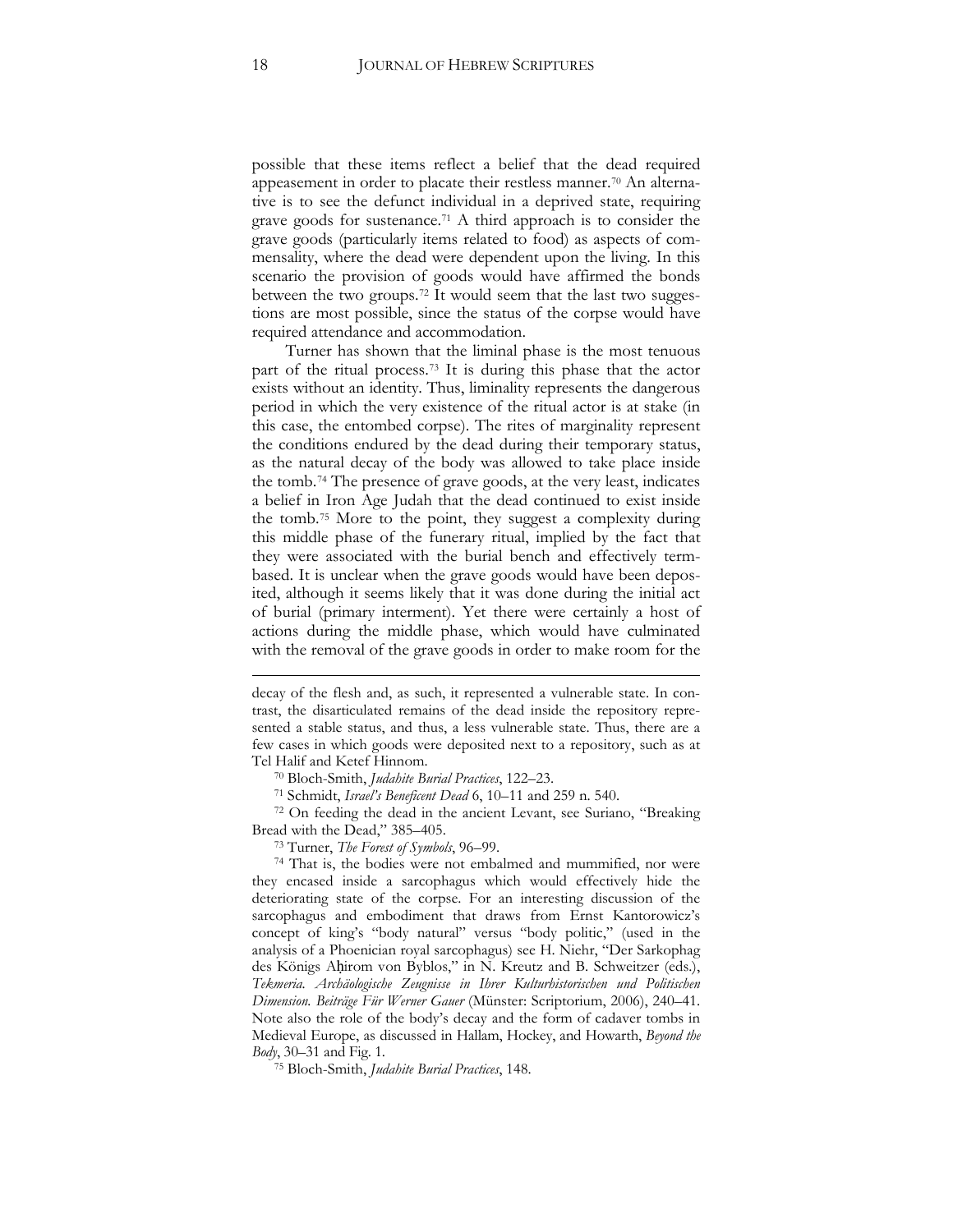next burial. In other words, the necessity of the items deposited inside the tomb was only temporary, as the grave goods would be relocated into the repository along with the human remains. Therefore, it is logical to conclude that the dead (associated with the grave goods) endured a temporary existence inside the tomb as well. The gradual decay of the corpse was symbolic of the inability to control death. Therefore the presentation of the body inside the bench-tomb, where it was accommodated with grave goods and attended to by the living, demonstrates the importance of ritual. By allowing the natural course of action to take place (the decomposition of the flesh), the living were able to control the uncontrollable, giving power to ritual through periodic routine.[76](#page-19-0) Thus, within the funerary rituals that took place inside the Judahite bench-tomb, liminality related directly to the biological changes that were visible in the dead body, representing the marginality of the dead as it transformed from corpse to ancestor.

The temporary status of the dead is congruent with the secondary rites that conclude with the repository. These rites involved the gathering of bones (or *ossilegium*) and their redeposit into a collective setting within the tomb.[77](#page-19-1) The transfer of disarticulated remains and associated grave goods into the compact space of a repository is seemingly destructive, and the apparent contrast of this act with the care and provision observed at the initial stages of burial has been interpreted as a shift in attitudes towards the dead body.[78](#page-19-2) Although the remains are not removed from the tomb, the final phase is marked by the disassembly of the corpse. During this phase, bones and grave goods are broken and dispatched to a peripheral part of the tomb; the remains of former burials are literally pushed aside to make room for each new interment. What is important to note is that this act marked the end of the decedent's individual identity. This is the main aspect of the rites of aggregation: the former status is literally broken down as the dead are subsumed into a corporate, ancestral identity. The importance of this corporate identity underlies the deliberate plan of the tomb, spe-

<sup>76</sup> Smith, "The Bare Facts of Ritual," 124–25.

<span id="page-19-1"></span><span id="page-19-0"></span><sup>77</sup> The term *ossilegium* is used for bone gathering in archaeological studies; with regards to ossuaries, see L. Y. Rahmani, "Ancient Jerusalem's Funerary Customs and Tombs: Part One," *BA* 44 (1981), 175–76; idem, "Ancient Jerusalem's Funerary Customs and Tombs: Part Four," *BA* 45 (1982), 109–19.

<span id="page-19-2"></span><sup>78</sup> Cooley, "Gathered to His People: A Study of a Dothan Family Tomb," 52; and R. E. Cooley and G. D. Pratico, "Gathered to His People: An Archaeological Illustration from Tell Dothan's Western Cemetery," in M. D. Coogan, C. J. Exum, and L. E. Stager (eds.), *Scripture and Other Artifacts: Essays on the Bible and Archaeology in Honor of Philip J. King*  (Louisville: Westminster John Knox, 1994), 89. See also P. Johnston, *Shades of Sheol: Death and Afterlife in the Old Testament* (Downers Grove, IL: InterVarsity Press, 2002), 62; and R. E. Tappy, "Did the Dead Ever Die in Biblical Judah?" *BASOR* 298 (1995), 59–68.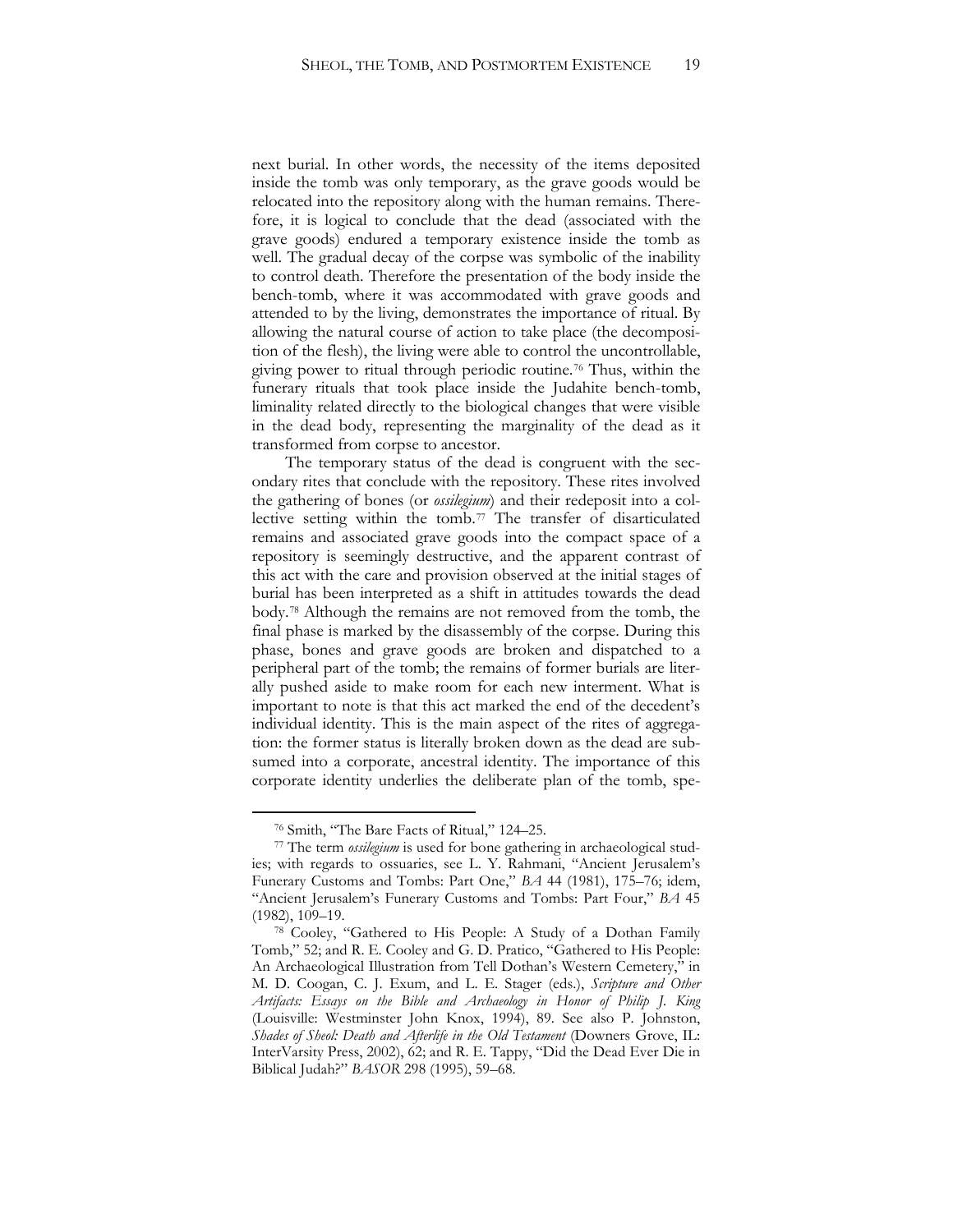cifically the repository, which is a space purposefully designed for the collective storage of multiple generations.[79](#page-20-0) The bones of previous burials were not removed or disinterred; instead they were safely stored.<sup>[80](#page-20-1)</sup> The intention of the repository was not merely to pay respect to the formerly buried, nor was it solely limited to facilitating multiple burials over an extended time-period. Both concerns were certainly satisfied, yet the repository's ultimate purpose was to create and preserve an ancestral identity that was bound to a specific space—the tomb.

#### **3. SHEOL AND THE SOCIAL PROCESS OF DYING**

The analysis of mortuary remains from Iron II Judah, within a ritual context, makes it possible to approach the complicated image of death in the Hebrew Bible in a discursive manner. Attitudes towards the (dead) body and the basic recognition of identity are the keys to understanding the ritual space of the Judahite benchtomb, and each factor into the process of dying that takes place during the funerary ritual. The complexity that occurs during this ritual process, which corresponds with the transition of identity encoded in the body's decay, offers valuable insight into the themes of social alienation and theological isolation that are associated with the tomb-like enigma of Sheol in literature such as Ps 88.

The paradoxical nature of death and Sheol can be observed in two conflicting aspects of Sheol's description: its universality, and the concept of impermanent tenure within its confines. The former problem is described in Job 7:9 and 17:13–16 as well as Qoh 9:10, and is alluded to in Gen 37:25 and 1 Sam 28:13, 19.[81](#page-20-2) The latter

<span id="page-20-0"></span><sup>79</sup> Barkay, "Burial Caves and Burial Practices in Judah in the Iron Age," 110.

<span id="page-20-1"></span><sup>80</sup> Meyers, "Secondary Burials in Palestine," 15; and Kamlah, "Grab und Begräbnis in Israel/Juda," 275.

<span id="page-20-2"></span><sup>81</sup> The account of the necromancer of En-dor in 1 Sam 28 describes Samuel as ascending from Sheol. Sheol in this account is a liminal realm that separates the living from the dead, and is breached by the necromancer. Jacob's words (Gen 42:38) are metaphorical, or at least conditional upon his perception of Joseph's fate; see Levenson, *Resurrection and the Restoration of Israel*, 78. In reference to Jacob's statement in Gen 37:35, Levenson comments that "Joseph's [presence in Sheol] is owing to his having died a violent and premature death that is not followed by a proper burial or mitigated by the continuation that comes from having children." Jacob's words stand in contrast to the end of his life as he is "gathered to his people" (Gen 50:29, 33; cf. 47:30). The notion that the nature of death qualifies existence in Sheol (i.e, violent death) is challenged by Cook ("Funerary Practices and Afterlife Expectations in Ancient Israel," 669– 70), who correctly recognizes the problematic aspect of eschatology that misdirected previous scholarship. The proof texts that Cook assembles (such as Ezek 32:23; Isa 14:15; and Job 18) can just as easily be taken as expressions of the undesirable aspect of abandonment in Sheol. See also the observations of N. Wyatt ("The Concept and Purpose of Hell: Its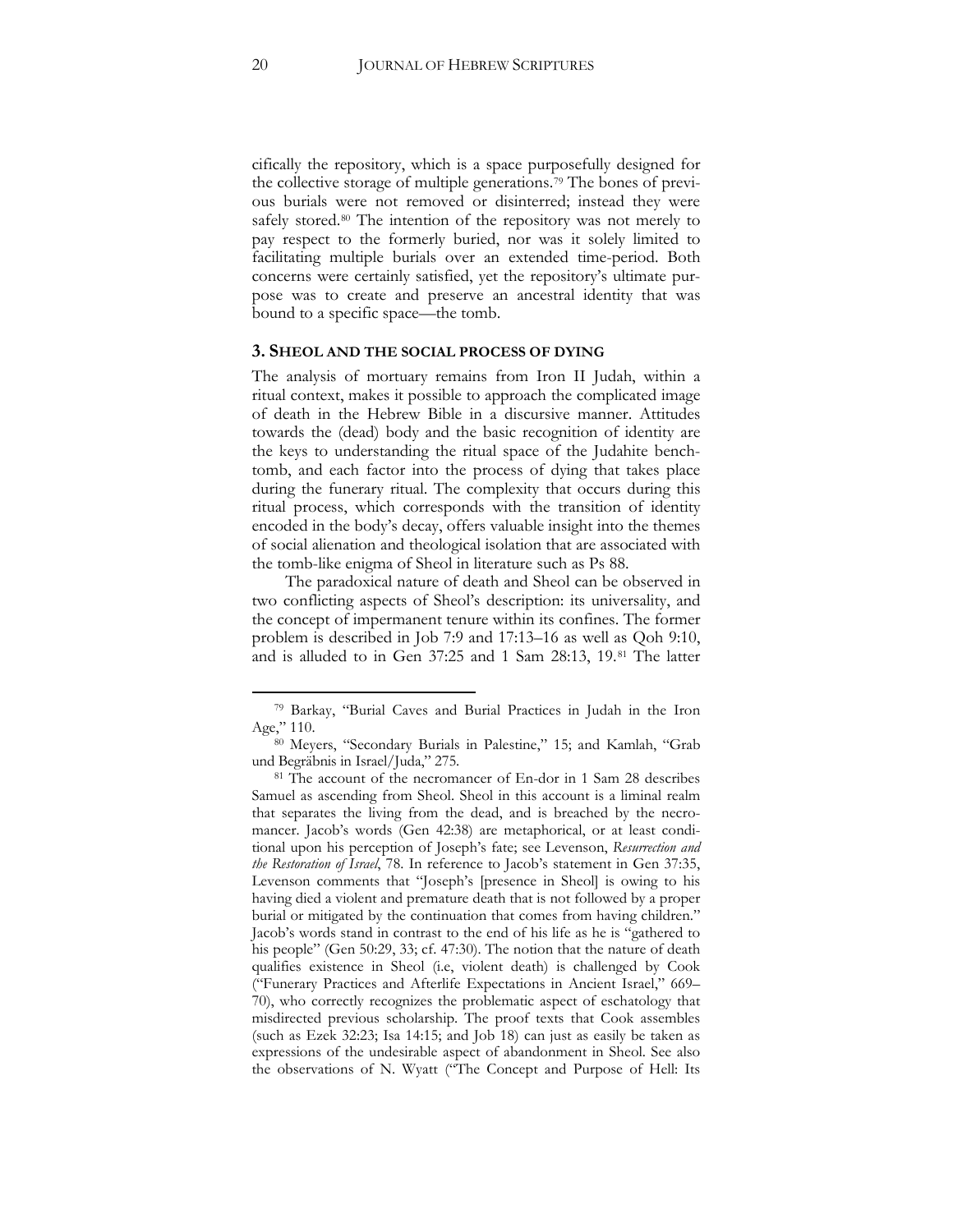problem is apparent in passages that imply that an individual can be rescued from Sheol, which is a theme found in several psalms, notably Ps 88[.82](#page-21-0) It is possible to interpret both issues as reflections of death as a process, here termed dying, that are at once socially conditioned and inevitable for all. As a postmortem destination, Sheol is described in unambiguously dreary terms that stand in contrast with the otherwise benevolent concept of reunion with one's ancestors. The recognition that death in Judah was a dynamic process, and not singular and finite, can reconcile the tension between these two eschatological themes. The social process of dying, which is architectonically captured in the design of the Judahite bench-tomb, can explain the complex imagery of death and Sheol found in biblical texts such as Ps 88.

#### 3.1. PSALM 88 AS A TEST CASE

 $\overline{a}$ 

It is not possible to analyze every occurrence of Sheol in the Hebrew Bible; therefore Ps 88 will serve as a test case, particularly because of its enigmatic nature. The starkest representation of Sheol in the psalter is found in this text, [83](#page-21-1) which represents an exegetical problem because it is a lament without any relief. The psalmist cries out to Yahweh, hence its interpretation as an individual complaint,<sup>84</sup> yet there is no apparent divine deliverance. Not surprisingly, there has been little agreement over the general interpretation of Ps 88. The death imagery of the psalm has led scholars to interpret it as intense peril, a near death experience, or a response in which the psalmist imagines him/herself being in death's realm (metaphorically).<sup>[85](#page-21-3)</sup> The tone and structure of Ps 88 has led some to view it as an overall image of an inattentive and indifferent deity[,86](#page-21-4) or even expressive of misfortune in the absence

Nature and Development in West Semitic Thought," *Numen* 56 [2009], 166–68) regarding Sheol in Numbers 16:31b–32a, 33–34.

<sup>82</sup> See, for example, Pss 6:5–6; 16:10; 49:16; cf. Jonah 2:3.

<span id="page-21-1"></span><span id="page-21-0"></span><sup>83</sup> B. Janowski, "Die Toten Loben Jhwh Nicht: Psalm 88 und das Alttestamentliche Todesverständnis," in F. Avemarie and H. Lichtenberger (eds.), *Auferstehung = Resurrection* (Tübingen: Mohr Siebeck, 2001), 9–10; Johnston, *Shades of Sheol,* 95; idem, "Distress in the Psalms" in P. Johnston and D. G. Firth (eds.), *Interpreting the Psalms: Issues and Approaches* (Downers Grove, IL.: InterVarsity Press, 2005), 79–80.

<span id="page-21-2"></span><sup>84</sup> F. Lindström, *Suffering and Sin: Interpretations of Illness in the Individual Complaint Psalms* (Stockholm: Almqvist & Wiksell, 1994), 201–4. H. Gunkel and J. Begrich, *Introduction to Psalms: The Genres of the Religious Lyric of Israel* (Macon: Mercer University Press, 1998), 132–34. According to Gunkel, the individual complaint differed from the song of thanksgiving in its deliberate avoidance of words such as  $\forall x \in \mathcal{Y}$ ; however, Ps 88 proved to be an exception.

<span id="page-21-4"></span><span id="page-21-3"></span><sup>85</sup> Barth, *Die Errettung vom Tode*, 88–89 and 110–11; and S. L. Terrien, *The Psalms: Strophic Structure and Theological Commentary* (Grand Rapids: Eerdmans, 2003), 627.

<sup>86</sup> See W. Brueggemann, *The Message of the Psalms: A Theological*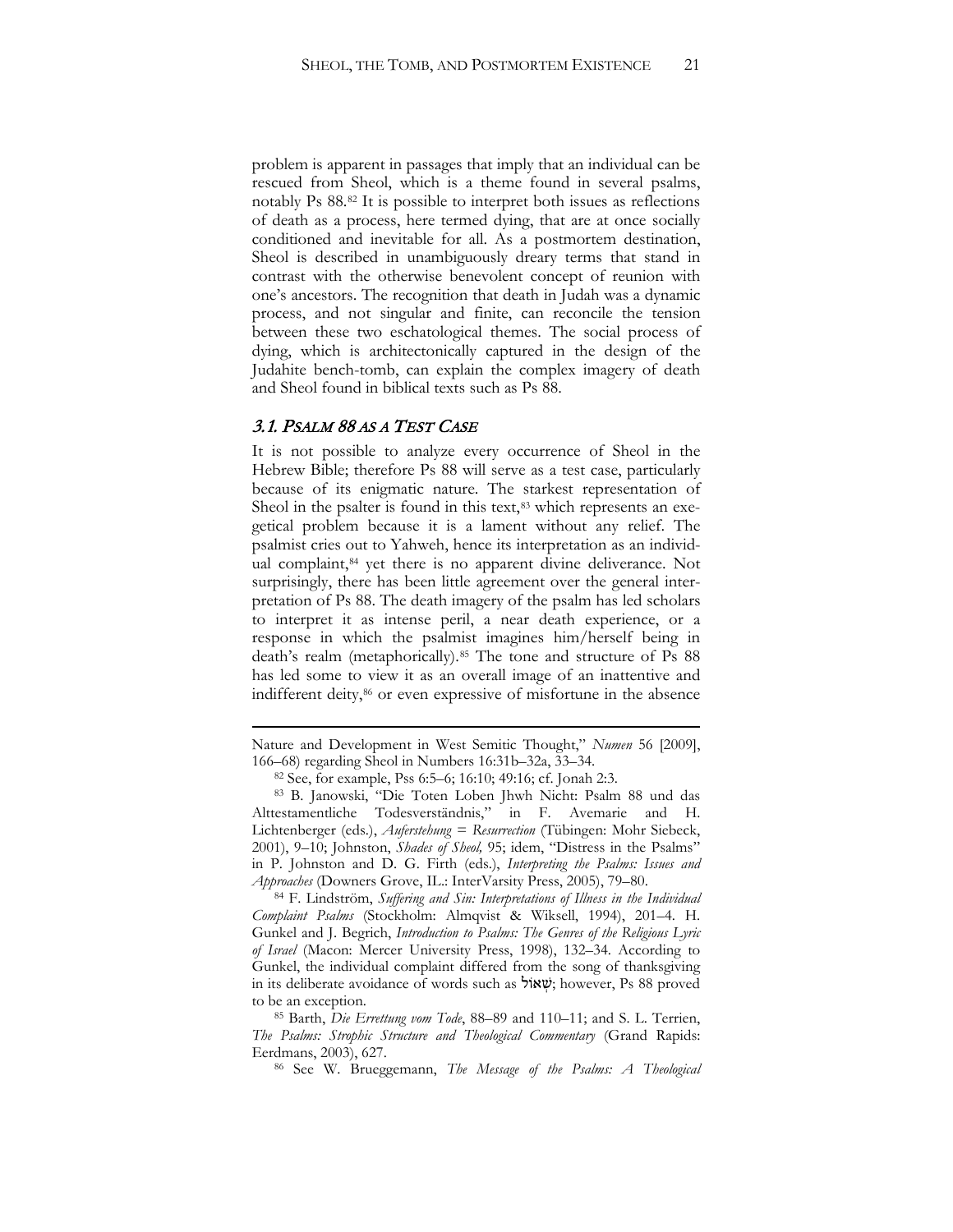of Yahweh.[87](#page-22-0) If anything, these interpretations indicate a lack of an assured afterlife.

The motifs of abandonment and isolation (from God and humanity) consistently accompany the funerary imagery found throughout the psalm. In light of these interpretations, it is possible to read the psalmist's condition as a process of dying. This coincides nicely with readings of illness that are often applied to the psalm.[88](#page-22-1) When they are associated with symbols of mortuary practices, images of ill health are easily understood as components of an expiring life. Conversely, the process of dying is paradigmatic of marginalizing experiences that affect the body, specifically sickness and disease. The broader depiction of physical marginalization calls into question the definition of death. As medical sociologist Allan Kellehear has suggested,<sup>[89](#page-22-2)</sup> in modern western-thought the concept of dying has been transposed to a position that is pre-mortem. In other words, the process of dying is now projected into the realm of the living, for example in the life struggle of a terminally ill patient.[90](#page-22-3) Considering that the embodied rhetoric of Ps 88 presents itself in a tomb-like setting,<sup>[91](#page-22-4)</sup> Kellehear's observation is especially striking.

*Commentary* (Minneapolis: Augsburg, 1984), 78, where Ps 88 is described as "an embarrassment to conventional faith."

<span id="page-22-0"></span><sup>87</sup> E. Zenger, "Psalm 88," in K. Baltzer (ed.), *Psalms 2: A Commentary on Psalms 51–100* (Minneapolis: Fortress, 2005), 397–98. This interpretation is objected to by Brueggemann (*The Message of the Psalms*, 78–79). Note Crüsemann's ("Rhetorische Fragen!?," 349–50) concern with the rhetorical structure of the psalm, and how it relates the psalmist to Yahweh. See also J. Schnocks's ("Vergänglichkeit und Gottesferne," in Berlejung and Janowski [eds.], *Tod und Jenseits im Alten Israel und in Seiner Umwelt*, 3–23 [here 5–7]) recent suggestion that Ps 88 is a statement of divine wrath understood through the transience of life and human mortality, and experienced by the psalmist. In spite of Schnocks's difficult equation of death and the wrath of God, his emphasis on mortality is insightful. The separation of God from the psalmist here brings the concept of death's realm to the forefront, and although this separation may have initially applied to the God of Israel, it eventually led to different redefinitions of the deity as well as Sheol; see G. Eberhardt, "Die Gottesferne der Unterwelt in der Jhwh-Religion," in Berlejung and Janowski (eds.), *Tod und Jenseits im Alten Israel und in Seiner Umwelt*, 292–93.

<span id="page-22-1"></span><sup>88</sup> See for example, K.-J. Illman, "Psalm 88 - A Lamentation without Answer," *SJOT* 1 (1991), 112–20; and Cottrill, *Language, Power, and Identity*, 29–57. For further sources, as well as a counter argument, see Lindström, *Suffering and Sin*, 196–97 (and n. 55).

<span id="page-22-2"></span><sup>89</sup> A. Kellehear, *A Social History of Dying* (Cambridge/New York: Cambridge University Press, 2007), 15–17.

<span id="page-22-4"></span><span id="page-22-3"></span><sup>90</sup> According to Kellehear (*Social History of Dying*, 9–65), in some cases, death could initiate a process of dying that was mythologized through journeys to the netherworld.

<sup>91</sup> Cottrill, *Language, Power, and Identity*, 18–28.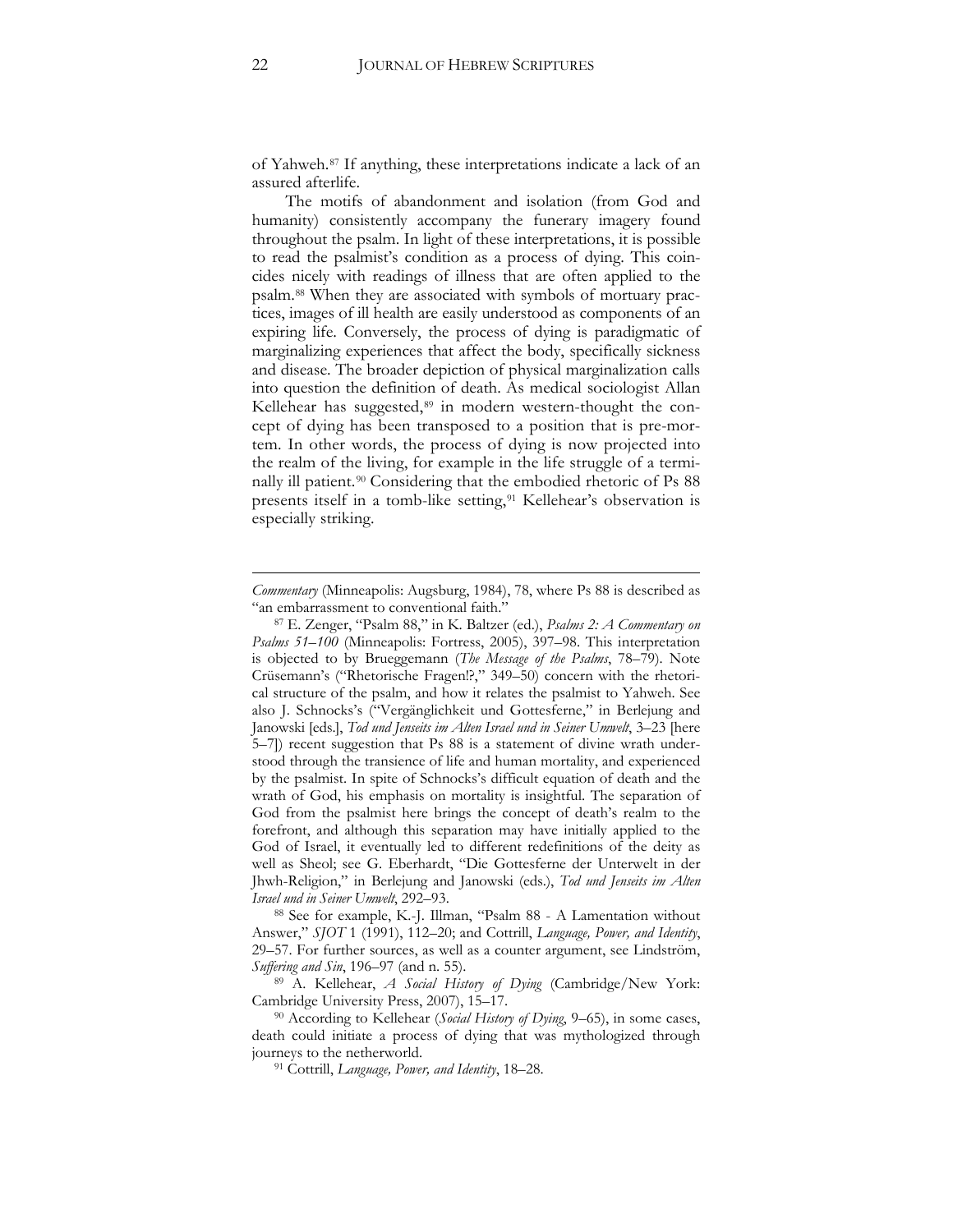The psalm begins by evoking Yahweh by name, and the speaker identifies the poem as a "prayer" (vv. 1–2). The shift to the next strophe (vv. 4–5) establishes the setting for the psalm.<sup>92</sup> In this first of three stanzas (vv. 2–10a), the plaintiff reveals the details of his/her plight by opening with a בִּי clause in v. 4a.<sup>93</sup> Here, v. 4a serves as a link between the introductory remarks (vv. 2–4a) and the subsequent statements of affliction and entombment (vv. 4b– 13). In vv. 4–5 the setting is expressed through an A B // B' A' pattern that is built on themes of "condition"  $(A / A)$  and "location" (B // B'):<sup>94</sup>

| v. 4a $(A)$  | כִּי־שָׂבְעָה בְרָעוֹת נַפְשִׁי | Because my soul is sated with<br>calamity,                    |
|--------------|---------------------------------|---------------------------------------------------------------|
| v. 4b $(B)$  | וְחַיַּי לִשְׁאוֹל הְגִיעוּ     | And my life reached Sheol,                                    |
| v. 5a $(B')$ | נחשבתי עם־יורדי בור             | I am reckoned with those who<br>descend into the pit;         |
| v. 5b $(A')$ |                                 | הְיִיתי כְּגֶבֶר אֵין־אֱיְל I am like a man with no strength. |

This pattern is important because it provides the foundation for the images of death found in the first stanza and the rhetorical questions of the second stanza (vv. 10b-13).<sup>95</sup> Furthermore, the established location is undeniably linked to burial practices. It is apparent not only in the twice-used term "pit" (בוֹר; vv. 5aβ and 7a), but also the obvious example of "tomb" (קבר; v. 6b $\alpha$ , and also v. 12a). The verbs that govern both בוֹר) in v. 5a) and קבר are also typical of burial descriptions: √ירד") to descend") in v. 5a and √שׁכב") to lie [down]; to sleep") in v. 6bα.<sup>96</sup> In addition, the verb √ז**כר** ("to

<sup>92</sup> J. P. Fokkelman, *Reading Biblical Poetry: An Introductory Guide* (Louisville: Westminster John Knox, 2001), 109. Following Fokkelman, the shift marks a change from presence to absence. In addition, the verbs change to suffix forms.

<sup>93</sup> The use of this כי clause is followed by the occurrence of the interrogative –ה in vv. 11–13 and למה in v. 15; see Janowski, "Die Toten Loben Jhwh Nicht," 8; and Lindström, *Suffering and Sin,* 197.

<sup>94</sup> Additionally, Ps 88:4 parallels synonymously נפשׁ and חיי, which underscores the problem of existence. The parallelism here is discussed in J. Steiner, *Disembodied souls: the Nefesh in Israel and Kindred Spirits in the Ancient Near East, with an Appendix on the Katumuwa Inscription* (Atlanta: SBL Press, 2015), 73.

<sup>95</sup> The rhetorical questions of vv. 11–13 have been interpreted as a pattern of person (v. 11) and place (in vv. 12–13); see Janowski, "Die Toten Loben Jhwh Nicht," 21.

<sup>&</sup>lt;sup>96</sup> It is important to recognize that the verbal clause here is allusive to the phrase "lay with his fathers," which appears throughout Kings and is cognate with "gathered to his peoples." Though Ps 88:6 speaks of isolation in the tomb, the verb relates the antipode of Sheol with ideal forms of death. For the burial sense of √שׁכב, see Suriano, *Politics of Dead Kings*,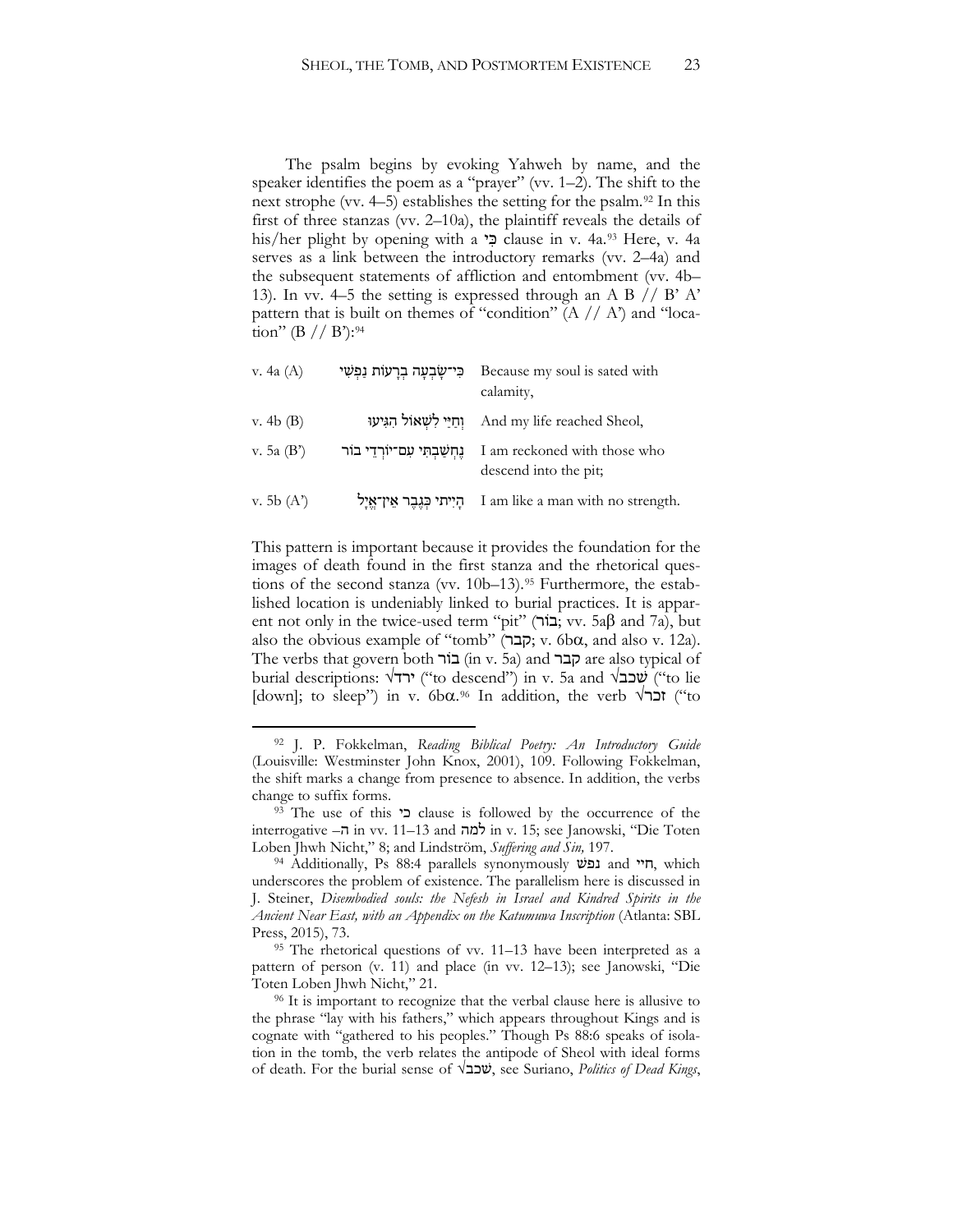remember") in v. 6bβ, "you no longer remember [those lying in the tomb]," is used to invoke the names of the dead (cf. 2 Sam 18:18).<sup>97</sup> Indeed, the next clause expands this further,<sup>98</sup> "those cutoff [√גור] from your hand (v.  $6b\gamma$ )." The imagery of the first stanza sets up the series of rhetorical questions in vv. 11–13 that are set within the realm of the dead. The negative implication of the rhetoric is that there is no place for Yahweh in this chthonic realm.<sup>99</sup> The wonders and works of Yahweh, along with the deity's worship, are excluded in v. 11 from the dead (מֵתְים) as well as the netherworld's denizens *<sup>F</sup>*.*9*)רְ פָ אִ ים) <sup>100</sup> This realm is the tomb in vv. 12–13, where it is described as the place of destruction (דּוֹן ַב ֲא = Abaddon) and a place of darkness that is called the "land of forgetfulness" (הָיּ ִשְׁנ .(בְּ אֶ רֶ ץ

Since the work of Hermann Gunkel, the poetic pattern of Ps 88 has been delineated into three stanzas (2–10a//10b–13//14– 19).<sup>101</sup> The framework of complaint // motive // complaint, that runs through the stanzas, is guided by direct references to the psalmist's core of being in vv. 4a and 15a, which is the self (literally,

 $\overline{a}$ 

<sup>98</sup> The same word, the *niphal* of √גזר, is used in Ezek 37:11 to describe the complaint of the exilic community. In this passage (Ezek 37:1–14), the plight of the exiles is famously symbolized through bones, "Our bones are dry, our hope destroyed, we are cutoff (v. 11)." S. M. Olyan ("Unnoticed Resonances of Tomb Opening and Transportation of the Remains of the Dead in Ezekiel 37:12–14," *JBL* 128 [2009], 493–94) has compared Ezek 37:11 to Ps 88:6. With regards to being cut off from one's ancestors, note the use of √כרת) comparable to √גזר in Ps 88:6) in the phrase "that *soul*  shall be cut off from its people" (מִקֶּרֶב עַמָּהּ וְנִכְרְתָה הַנֶּפֶשׁ הַהִוא) in Num 15:30 (see also Lev 18:29; cf. 22:3). Some have suggested that this phrase is the antonym of the biblical death-idiom "gathered to one's peoples," see J. Milgrom, *Leviticus 1–16: A New Translation with Introduction and Commentary* (New York: Doubleday, 1991), 459–60; followed by Steiner, *Disembodied Souls*, 98–100.

<sup>99</sup> Zenger, "Psalm 88," 395.

עֵעֵ יִדְ אֲבָה מִנִּי עֹנִי ,and 71–72.<br>שֵׁ יִנִּי דִאֲבָה מִנִּי עֹנִי ,and 71–72. ("my eye languishes from my affliction"), recalls the use of the ocular imagery found in Job 11:20 and 17:5; see Tappy, "Did the Dead Ever Die in Biblical Judah?" 63, following Pedersen, *Israel, Its Life and Culture*, 179.

<sup>100</sup> The only appearance of the Rephaim in the Psalms is in this verse. 101 H. Gunkel, *Die Psalmen: Überseht und Erklärt von* (5th edition; Göttingen,: Vandenhoeck & Ruprecht, 1968), 381–82; see Zenger, "Psalm 88," 391–93; and Crüsemann, "Rhetorische Fragen!?," 349. For a different interpretation, see B. Weber, " 'Jhwh, Gott Meiner Rettung!' Beobachtungen und Erwagungen zur Struktur von Psalm LXXXVIII," *VT* 58 (2008), 595–607; and Terrien, *The Psalms*, 624–30. See the assessment of Gunkel's interpretation of the psalm, as well as that of M. Dahood, found in O. Loretz, *Psalmstudien: Kolometrie, Strophik und Theologie ausgewählter Psalmen* (Berlin/New York: de Gruyter, 2002), 285–309. Lindström (*Suffering and Sin,* 197–98) subdivides the units according to bicola (and tricola) into twelve "strophes." For a reading of three stanzas (vv. 1–7; 8–13; and 14–19); also Fokkelman, *Reading Biblical Poetry*, 108–15.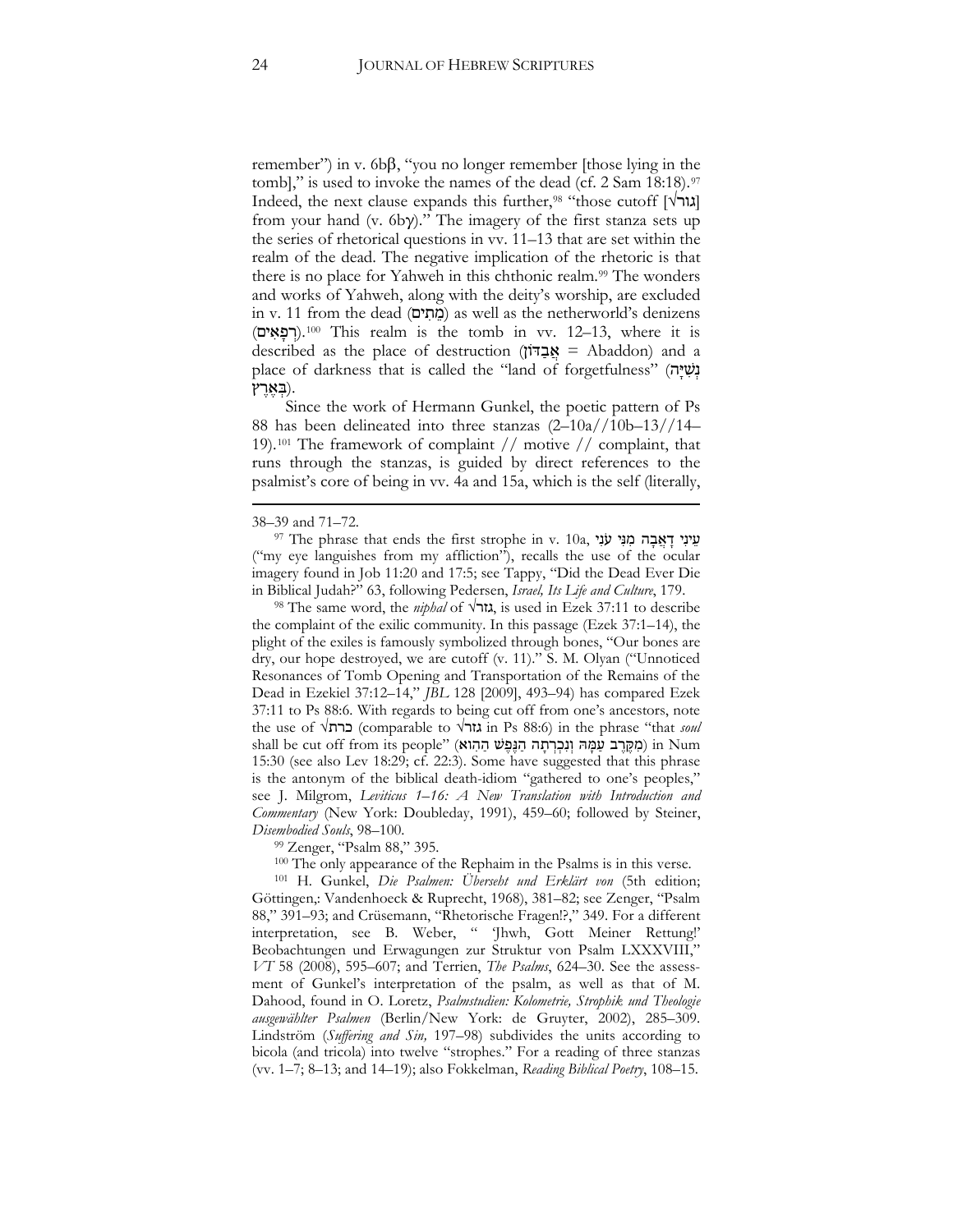*<sup>F</sup>*.*10*])נַ פְ שִׁ י] "soul my" <sup>102</sup> The psalmist also includes self-reference in vv. 8a and 17a ("upon me"), which interplays with the repeated thirdperson references: "among the dead" (vv. 6a, 11a).<sup>103</sup> The degenerative processes of time and mortality are evoked in v. 16, which begins: "I am afflicted, and perishing from my youth" ( יָנוֹ אָנִי וְגוֵעַ מִנֹּעַר).<sup>104</sup> The supplication of the sufferer occurs in vv. 2–3 and 14–16, and these strophes frame a set of verses (4–13) that are filled with funerary images. Indeed, the prevailing images of death increase in intensity throughout the poetic text,<sup>105</sup> which presents a dynamic image and suggests an active process. The imagery that is encountered in this psalm is not random, but occurs in a manner that conveys the marginalized condition of the psalmist. The individual complaint (vv. 2–3, 11, and 14) correlates the psalmist's isolation (vv. 4 and 19) with the relative oblivion of death (vv. 6 and 13), which are both symptomatic of the psalmist's state of being and physical presence (suffering and located in death's realm in vv. 4–5, 7, and 17–18).<sup>106</sup> In the latter case (v. 13), the reference to darkness is part of the psalmist's rhetoric, which comprises the heart of the complaint (vv. 10b–13).

<sup>102</sup> See the form critical analysis by Lindström, *Suffering and Sin,* 200. Lindström breaks down the first and third unit according to appeal (vv. 2– 3 and 14) and complaint (4–10a and 15–19), respectively. A key component of the complaint is the opening reference to the psalmist's self (נָפְשִׁי) in vv. 4a and 15a.

<sup>&</sup>lt;sup>103</sup> This interplay is the reason for Fokkelman's division of the psalm into three stanzas (I in vv. 2–7; II in vv. 8–13; and III in vv. 14–19). For Fokkelman (*Reading Biblical Poetry*, 112–13), the second stanza (and vv. 8a and 11a) structures the psalm, directing attention back to the dead (v. 6a) and forward to the psalmist (v. 17a).

<sup>104</sup> Lindström (*Suffering and Sin,* 206) recognized in v.16 an image of dying (instead of illness). Rather than long-term illness, the word נער) (here translated "youth") metaphorically implies the vitality of one's early life, from which the psalmist is separated.

<sup>105</sup> Janowski, "Die Toten Loben Jhwh Nicht," 15.

<sup>106</sup> According to Terrien (*The Psalms*, 626): "These motifs seem to be placed at random—which is understandable for a patient at death's door."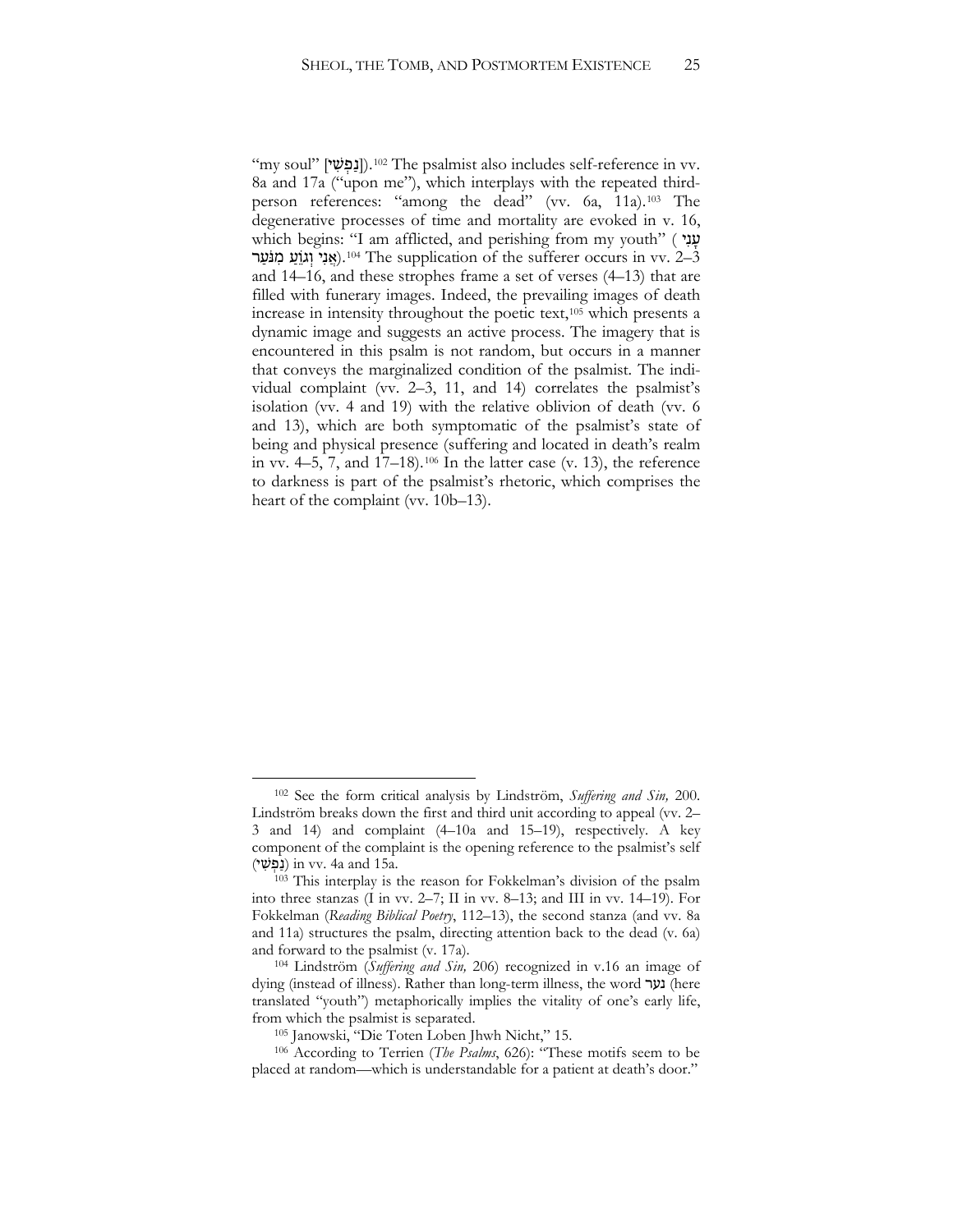

#### Figure 2. Liminality and Status in Funerary Rituals

#### The liminal phase

The point of the complaint is the psalmist's isolation from both Yahweh and living "acquaintances" (v. 9a). This interpretation offers an explanation for his/her condition that is consistent with the symbolic location inside the realm of the dead (either the pit or the tomb). The condition implies a process that is comparable with the dying body inside the tomb. During this process, or period of liminality, the marginalized subject (the psalmist) cries out to the deity to be saved from isolation and impending annihilation in Sheol (see Figure 2, above).

A lack of assurance in death is the psalmist's eschatological problem, yet this problem does not require the absence of any benevolent concept of life-after-death. The "land of forgetfulness" that is referenced at the end of the rhetorical refrain in vv. 10–12 (v. 12b) relates back to the question of those whom Yahweh no longer remembers, where the nuance of the verb **√זכר** strongly suggests commemorative rites associated with the dead. Verse 19, in particular, starts with a statement of remoteness (הִרְחַקָת מִמֵּנִי), before concluding with the *nomen loci* מַחְשָׁךְ as the final word.<sup>107</sup> The synthetic parallelism of v. 19 (remoteness // darkness) is anticipated by the isolation expressed in v. 9 and the occurrence of darkness (חֹשֶׁךָ) in v. 13. Throughout these verses the psalmist's identity is expressed in a relational manner, and his/her isolation is a defining feature of their personality.<sup>108</sup> The relational aspect of the psalmist's

<sup>107</sup> Johnston ("Distress in the Psalms," 79) notes that the psalm ends with "darkness" (חשׂך); see also Janowski's ("Die Toten Loben Jhwh Nicht," 8) discussion of this term and its role in the structure of the psalm.

<sup>108</sup> For the communal context of the individual in the Hebrew Bible, see Di Vito, "Old Testament Anthropology and the Construction of Personal Identity," 217–37. For other works that address the social con-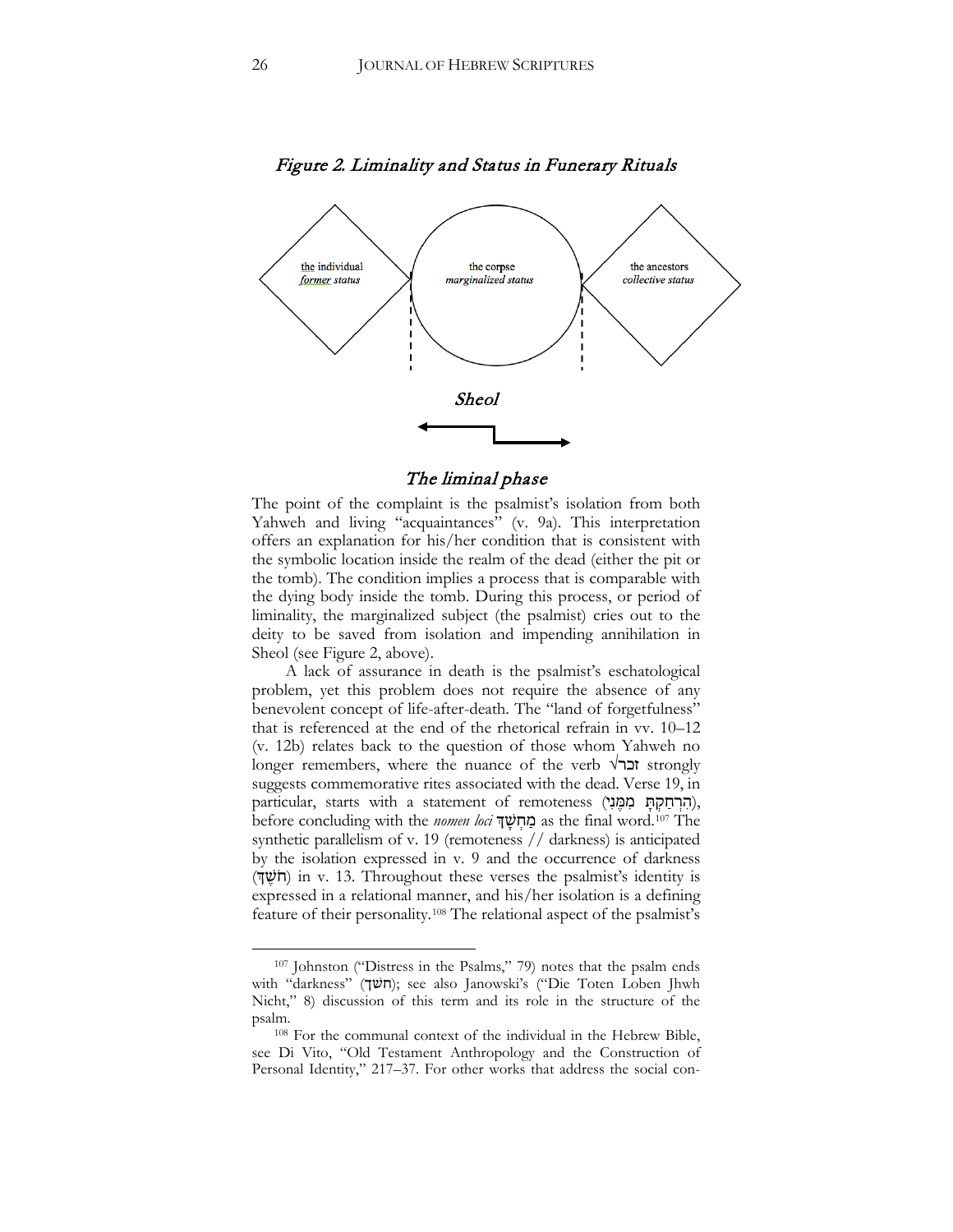identity is recognized through the context of physical placement, evoked in an assortment of images that are undeniably funereal.<sup>109</sup> The funerary location of the psalm and the marginalized condition of the psalmist together suggest an image that poetically relates the experience of the corpse. The process endured by the individual dead inside the tomb, as he/she transitioned from corpse to ancestor, is synonymous with the marginalized condition of the protagonist seen in Ps 88:4–10 and 14–19. These verses are framed by direct references to the psalmist's **הַפֵּטׁ** in vv. 4a and 15a, which are found in other individual complaint psalms.<sup>110</sup>

#### 3.2. SHEOL AND THE PROCESS OF DYING

Due to the prevalence of death motifs, one commentary has termed Ps 88 a "theodicy lament."<sup>111</sup> The disruption of the social process of dying would result in the attenuation of identification (if not the complete denial).<sup>112</sup> In light of the collective and relational frameworks for identification, its disruption meant separation from one's kin, community, and deity. Lack of kinship affiliation would also mean alienation from the divine covenants that shaped such communities. Estrangement from one's ancestors and ancestral covenants can explain the divine disaffection that appears in vv. 8, 16, and 17. Divine anger in these verses is related to social alienation in vv. 9 and 19.<sup>113</sup> For these reasons, the term theodicy is

<sup>110</sup> Lindström, *Suffering and Sin*, 200. In light of the funerary imagery used throughout this psalm, it is interesting to point out that the term גָפֶשׁ can mean "corpse" in certain ritual texts (Lev 21:1; and Num 19:11–13). See Suriano, "Breaking Bread with the Dead," 389–93.

<sup>111</sup> Zenger, "Psalm 88," 397–98.

 $\overline{a}$ 

<sup>112</sup> The so-called "death after death," see B. B. Schmidt, "Afterlife Beliefs: Memory as Immortality," *NEA* 63 (2000), 236–39. This fate can occur when the dead are denied burial or disinterred.

<sup>113</sup> Lindström (*Suffering and Sin*, 203) also combined social alienation

struction of identity in the Hebrew Bible, see Levenson, *Resurrection and the Restoration of Israel*, 112–21. Cottrill (*Language, Power, and Identity*, 18–28) identifies the individual in the rhetoric of suffering found in the lament psalms. Identity for her is relational and defined through the social construct ("figured world") within which the psalmist identifies him/herself. Note also the current shift in religious studies toward relational aspects of bodies and selves, Furey, "Body, Society, and Subjectivity in Religious Studies," 7–33. Materially, identity could be relationally defined through the placement of grave goods, see for example I. Hodder, "The Archaeology of the Self," in J. W. Van Huyssteen and E. P. Wiebe (eds.), *In Search of Self: Interdisciplinary Perspectives on Personhood* (Grand Rapids: Eerdmans, 2011), 50–69.

<sup>109</sup> See also Janowski, "Die Toten Loben Jhwh Nicht," 15–16. Cf. O. Keel, *The Symbolism of the Biblical World: Ancient Near Eastern Iconography and the Book of Psalms*, trans. T. J. Hallett (Winona Lake; Eisenbrauns, 1997), 63–69, and 80, Fig. 91. Keel, who otherwise applies an interpretation of infirmity to the supplicant of Ps 88, still utilizes the psalm in his discussion of the grave and funerary imagery.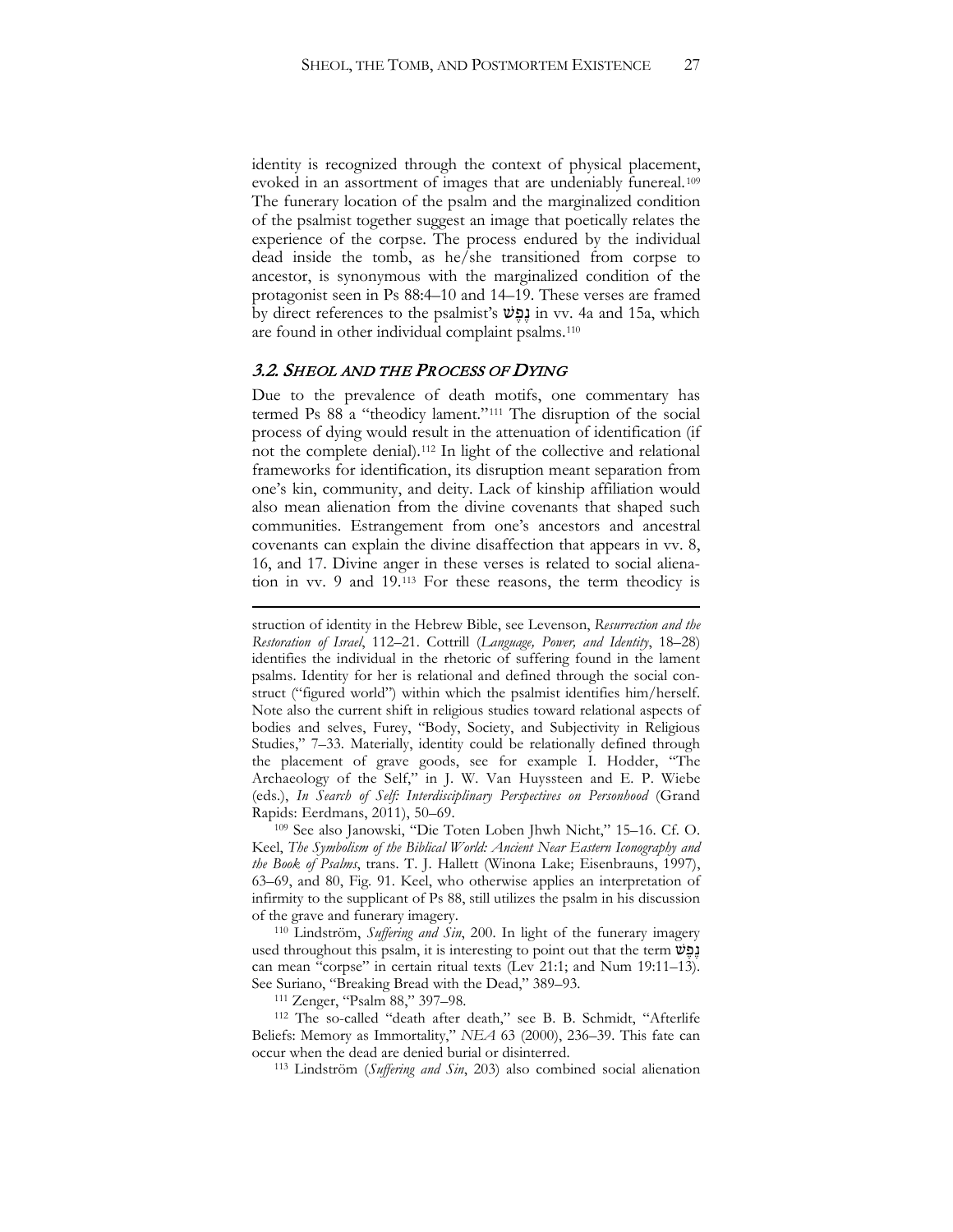appropriate for Sheol and the process of dying.[114](#page-28-0) Here, the treatment of the body becomes the central focus in establishing a positive eschatological outcome. As described in Ps 88:4–7, the tomb becomes a controlled environment for the body during the theodicy of dying.[115](#page-28-1) Theodicy and the anti-ideal of death are similar to the description of Sheol as a "place of personal engagement" found in recent works.[116](#page-28-2) To be more specific, according to Jon Levenson, if the defunct individual failed to achieve a good death, they would be "in the domain of Sheol."<sup>[117](#page-28-3)</sup> That is, personal suffering and pain associated with dying, along with any apprehension regarding a potentially bad death would surface as problematic encounters. The process of dying inside the family tomb situates and assumes this "place of personal engagement" that is referred to in biblical literature as Sheol. As such a place, Sheol is coincident with episodes that occur in wider cultural narratives enacted through ritual; the individual could transcend these problematic encounters through rites of passage.

The problem of death here is predicated by differing fates: joining one's ancestors in the afterlife, versus being "among the dead" and consigned to Sheol. The dead in vv. 6 and 11 are not ancestors, they are disassociated from the living, and they are incapable of experiencing divine presence.[118](#page-28-4) In Judah, the ideal death

<span id="page-28-0"></span><sup>114</sup> P. L. Berger, *The Sacred Canopy: Elements of a Sociological Theory of Religion* (New York: Anchor Books, 1990), 53–55. To quote Berger (ibid*.*, 54): "Rights [*sic*] of passage, to be sure, include happy as well as unhappy experiences. It is with respect to the latter ones that they involve an implicit theodicy." The term "theodicy" was applied to any explanation of suffering that invoked a wider sense of social order (his meaningful reality, or "nomos"), ibid*.,* 53. As such, Berger was interacting with the categories

<span id="page-28-1"></span>established by Max Weber in his work on religious legitimation. 115 According to Smith ("The Bare Facts of Ritual," 124–25), "among other things, *ritual represents the creation of a controlled environment* where the variables (i.e., the accidents) of ordinary life have been displaced *precisely*  because they are felt to be so overwhelmingly present and powerful."

<span id="page-28-2"></span><sup>116</sup> Johnston, *Shades of Sheol,* 72, followed by Levenson, *Resurrection and the Restoration of Israel,* 72. M. Leuenberger ("Das Problem des Vorzeitigen Todes in der Israelitischen Religions- und Theologiegeschichte," in Berlejung and Janowski [eds.], *Tod und Jenseits im Alten Israel und in Seiner Umwelt*, 162–63) has argued for a pattern of development that in its early stages attributed the curse of an early death (and thus an unfulfilled life) to a denial by Yahweh. In this sense, the focus becomes one of divine power over death rather than a problem of separate spheres.

<span id="page-28-3"></span><sup>117</sup> Levenson, *Resurrection and the Restoration of Israel,* 78. Barr (*Garden of Eden and the Hope of Immortality*, 30), again following Barth, similarly discusses "[t]he idea of the realm of death as a powerful domain which can intrude into this life."

<span id="page-28-4"></span> $118$  In v. 6, the dead are described as "slain" (חֲלָלִים); their natural lives are disrupted by a premature fate. See N. J. Tromp, *Primitive Conceptions of* 

and divine absence within the larger point stressed by the psalm, as seen in vv. 9 and 19.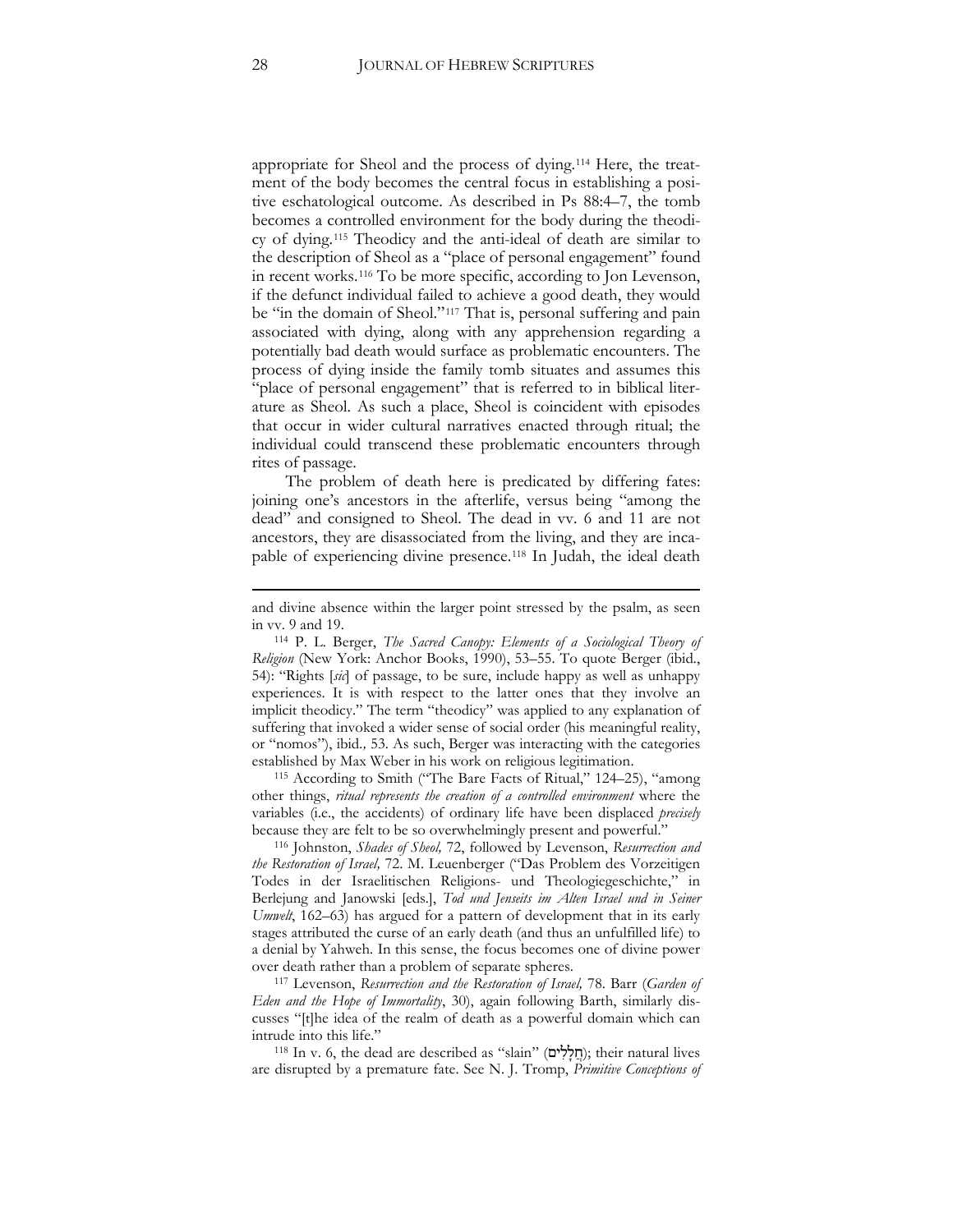(as opposed to Sheol) included proper burial, progeny, and the preservation of one's name.[119](#page-29-0) Yet, progeny and name are qualities that were bundled within larger concepts of ancestry that the tomb symbolized.<sup>[120](#page-29-1)</sup> Thus it is critical to acknowledge the tangible sense of ancestry formed through the collective storage of bones found in the repositories of the bench tomb. To lament the dead was to remember their names, and it is possible that the *Sitz im Leben* of Ps 88 was the evocation of the dead during funerary rituals. The ritual agent here, the corpse, is passive and requires active participants to provision it with goods.[121](#page-29-2) As such, the active participant of the funerary ritual could also serve as a type of surrogate for the dead, uttering prayers and words addressed to the deity[.122](#page-29-3) Indeed, the relative isolation from Yahweh that is expressed through motifs of abandonment offers an explanation for the invocation of protection and care for the dead seen in funerary texts from Kh. el-Qôm, Kh. Beit-Lei, as well as the Ketef Hinnom silver amulets.[123](#page-29-4) Ulti-

 $\overline{a}$ 

<span id="page-29-0"></span><sup>119</sup> Barr, *Garden of Eden and the Hope of Immortality*, 27–28; Levenson, *Resurrection and the Restoration of Israel,* 78–79; see also Cook, "Funerary Practices and Afterlife Expectations in Ancient Israel," 676.

<span id="page-29-1"></span><sup>120</sup> A continued lineage, through progeny, insured that the mortuary remains of the family tomb would be cared for and attended to by future generations.

<span id="page-29-2"></span><sup>121</sup> The Akkadian term *pāqidu* is used for a person who cares for the dead; see *CAD* P, 137–38 (s.v., *pāqidu*). In Hebrew, the verbal root פקד carries the same meaning, with regard to burial practices, see 2 Kgs 9:34, Sir 49:15 (cf. Gen 50:24–25); see T. J. Lewis, *Cults of the Dead in Ancient Israel and Ugarit* (Atlanta: Scholars Press, 1989), 120–22.

<span id="page-29-3"></span><sup>122</sup> Mourners often emulate the dead in order to identify with the deceased, and as a display of solidarity with ancestors, which would explain the first person voice of the psalm. S. M. Olyan (*Biblical Mourning: Ritual and Social Dimensions* [Oxford: Oxford University Press, 2004], 39– 45) points out that the dead and the mourner share the same liminal experience. See also his discussion of shaving rituals and liminality (idem, "What do shaving rites accomplish and what do they signal in biblical ritual contexts?," 611–12). Olyan offers a detailed description of the ways by which mourners mimic the dead through debasement and other means, suggesting that the actions serve to create new relationships between the living and the dead.

<span id="page-29-4"></span><sup>123</sup> On Kh. el-Qôm, see Suriano, "Death, Disinheritance, and Job's Kinsman-Redeemer," 53–55. The funerary interpretation of the Kh. Beit Lei inscriptions is often disputed, however see Smoak and Mandell, "Reconsidering the Function of Tomb Inscriptions in Iron Age Judah." On the silver amulets from Ketef Hinnom, see J. Smoak, "May YHWH Bless You and Keep You from Evil: The Rhetorical Argument of Ketef Hinnom Amulet I and the Form of the Prayers for Deliverance in the Psalms," *JANER* 12 (2012), 202–36; and id., *The Priestly Blessing in Inscription and Scripture: The Early History of Numbers 6:24–26* (New York/Oxford: Oxford University Press, 2016). Note also the comments in Hendel, "Other Edens," 188; and B. B. Schmidt, "The Social Matrix of Early

*Death and the Netherworld in the Old Testament* (Rome: Pontifical Biblical Institute, 1969), 159.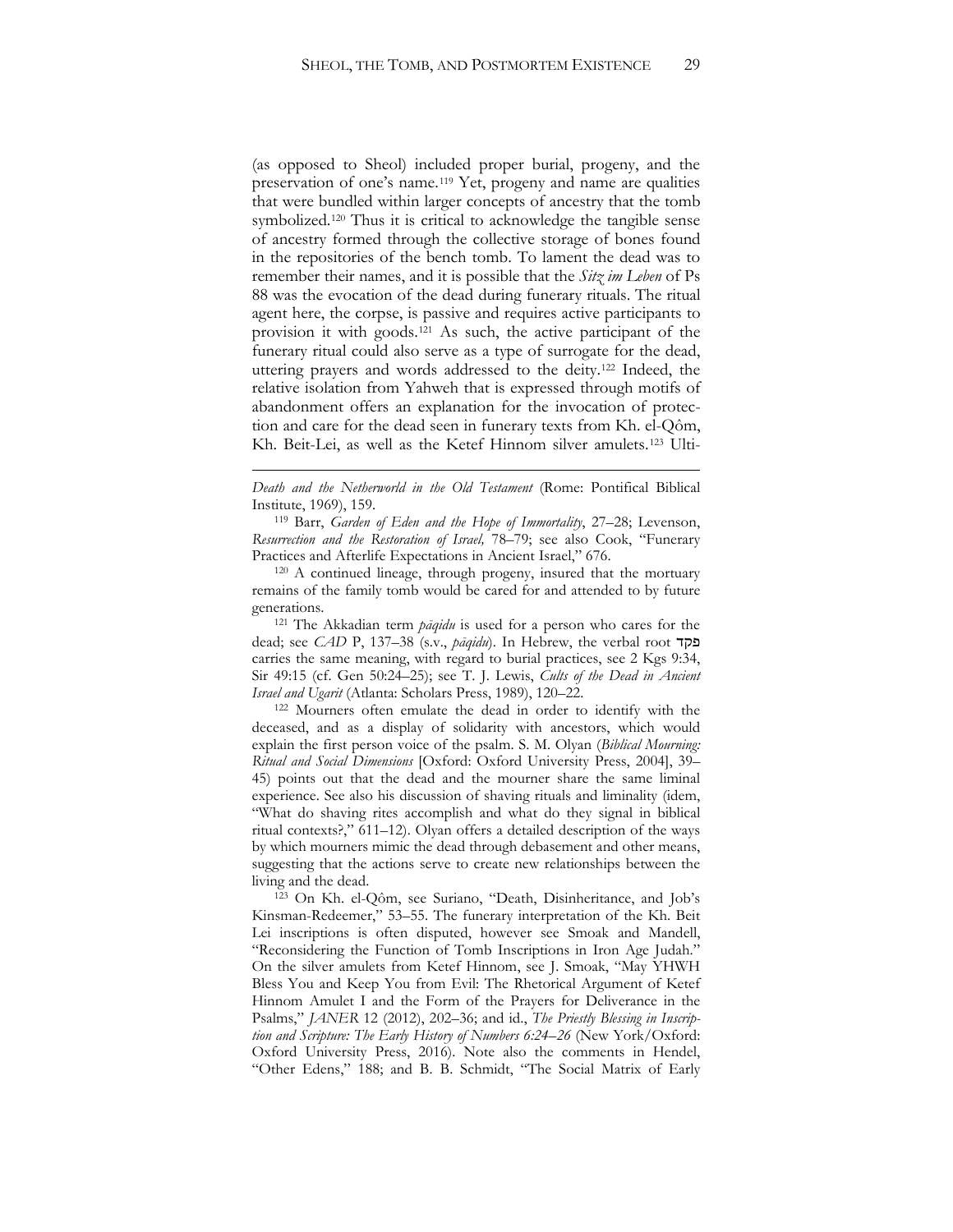mately, the ritual activity inside the tomb symbolized a process of ancestral identification that was operative throughout life and society in the Kingdom of Judah. These rituals, which included provisions for the marginalized corpse, counteracted Sheol's anti-ideal and assuaged the theodicy of dying that is so aptly depicted in Ps 88.

#### **4. CONCLUSION**

One of the particular problems in biblical exegesis is that the Hebrew Bible lacks any systematic discussion of death. At the least the biblical discourse on death was obscure and difficult to recognize because it involves competing images, one of which is the concept of joining one's ancestors, and the other abandonment in Sheol. These are hardly separate notions of an individual's fate, as Ps  $88:6b\alpha$  even alludes to the ideal while describing its antipode. In fact, both the ideal and its antipode are combined in the story of Jacob, albeit from different sources.[124](#page-30-0) Furthermore, in Ps 49 the problem of Sheol (Ps 49:15–16) is followed by the statement that, ultimately, one "goes to the generation of his fathers" (Ps 49:20).[125](#page-30-1) The interpretation of the tomb as ritual space reveals a processual concept of dying that allows for the reconciliation of these disparate themes.

Archaeologists and biblical scholars alike have related the mortuary practice of communal burial with the biblical ideal of joining one's collective ancestry. Additionally, the ritual analysis of the bench tomb reveals how the problem of Sheol was accommodated through mortuary practices. Therefore, the interpretive framework of the Judahite bench tomb demonstrates that the embodied realities of the dead determined both the ideal and its antipode.[126](#page-30-2) The provision of the corpse reflected the isolation and peril of Sheol, while the hope of joining one's ancestors related directly to the collection of bones inside the repository. The ritual

Judean Magic and Divination: From 'Top Down' or 'Bottom Up'?" in B. J. Collins and P. Michalowski (eds.), *Beyond Hatti: A Tribute to Gary Beckman* (Atlanta: Lockwood Press, 2013), 291.

<span id="page-30-0"></span><sup>124</sup> Gen 37:25, where Jacob evokes the negative image of Sheol, is typically assigned to the J source. Gen 49:29–33 belongs to the P source, though it could belong to a supplementary source that framed and redacted the patriarchal narratives. The question, however, is beyond the param-

<span id="page-30-1"></span>eters of this article. 125 The imagery of Ps 49 is quite complicated, particularly where it addresses the problems of mortality and materialism in Ps 49:17–21. Note that Ps 49:20 continues with an image of darkness. That is to say, joining one's ancestors involves a place where one "will not see light." Space does not allow a full discussion of these issues, however the author is preparing a separate study of this psalm. 126 In some ways this is comparable to the concept of "embodied

<span id="page-30-2"></span>rationality" that Y. Feder ("Contagion and Cognition: Bodily Experience and the Conceptualization of Pollution (*ṭum'ah*) in the Hebrew Bible," *JNES* 72 [2013], 155–66) applies to corpse impurity.